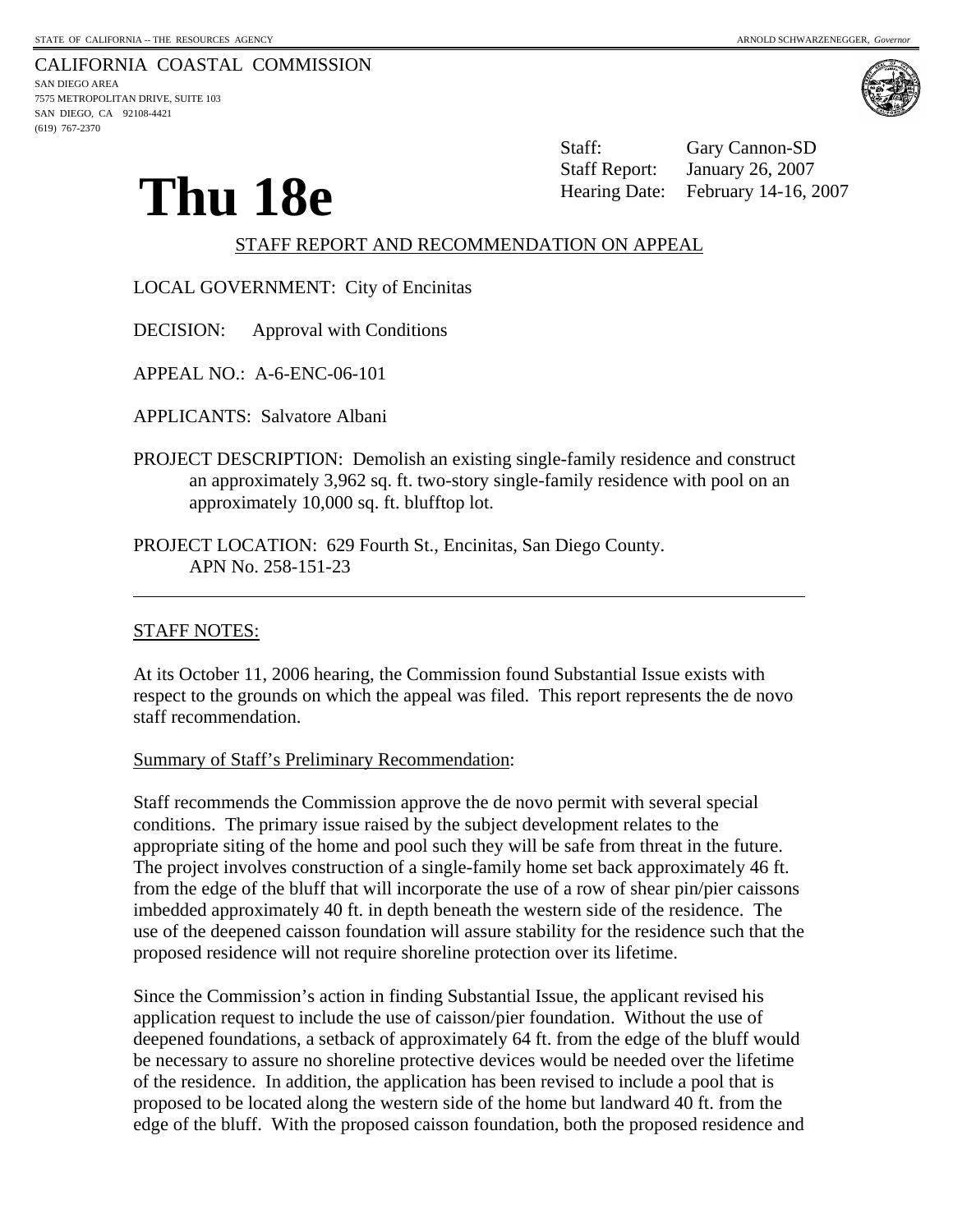the pool will not require shoreline protection over their lifetime. The Commission's staff geologist and coastal engineer have reviewed the project and concur. Other conditions include requirements that the applicant waive all future rights to shoreline protection for the residence and pool, assume all risks associated with development, prohibit the use of permanent irrigation devices, requires that the pool be of double-walled construction and contain automatic leak-detection and shutoff devices, require the applicant to apply for a coastal development permit for all future development on the site, and require that the bluff face portion of the property be conserved in open space.

Standard of Review: Certified City of Encinitas LCP and Chapter 3 Policies of the Coastal Act relating to public access and recreation.

Substantive File Documents: Certified City of Encinitas Local Coastal Program; Appeal Applications by Commissioners Patrick Kruer and Steve Padilla dated 8/25/06; City of Encinitas Case #05-068/DR/CDP; "Report of Preliminary Geotechnical Investigation" by Christian Wheeler Engineering dated 6/14/04; "Response to Initial Review of Application for a Design Review and Coastal Development Permit" by Christian Wheeler dated 1/30/06; Shear Pins Recommendation to Stabilize Existing Coastal Bluff, Proposed Single-Family Residence, 629 4<sup>th</sup> St." by Christian Wheeler Engineering dated November 8, 2006.

\_\_\_\_\_\_\_\_\_\_\_\_\_\_\_\_\_\_\_\_\_\_\_\_\_\_\_\_\_\_\_\_\_\_\_\_\_\_\_\_\_\_\_\_\_\_\_\_\_\_\_\_\_\_\_\_\_\_\_\_\_\_\_\_\_\_\_\_\_\_\_\_

# I. PRELIMINARY STAFF RECOMMENDATION:

l

The staff recommends the Commission adopt the following resolution:

### **MOTION:** *I move that the Commission approve Coastal Development Permit No. A-6-ENC-06-101 pursuant to the staff recommendation.*

# **STAFF RECOMMENDATION OF APPROVAL:**

Staff recommends a **YES** vote. Passage of this motion will result in approval of the permit as conditioned and adoption of the following resolution and findings. The motion passes only by affirmative vote of a majority of the Commissioners present.

#### **RESOLUTION TO APPROVE THE PERMIT:**

The Commission hereby approves a coastal development permit for the proposed development and adopts the findings set forth below on grounds that the development as conditioned will be in conformity with the policies of the certified LCP and the public access policies of Chapter 3 of the Coastal Act. Approval of the permit complies with the California Environmental Quality Act because either 1) feasible mitigation measures and/or alternatives have been incorporated to substantially lessen any significant adverse effects of the development on the environment, or 2) there are no further feasible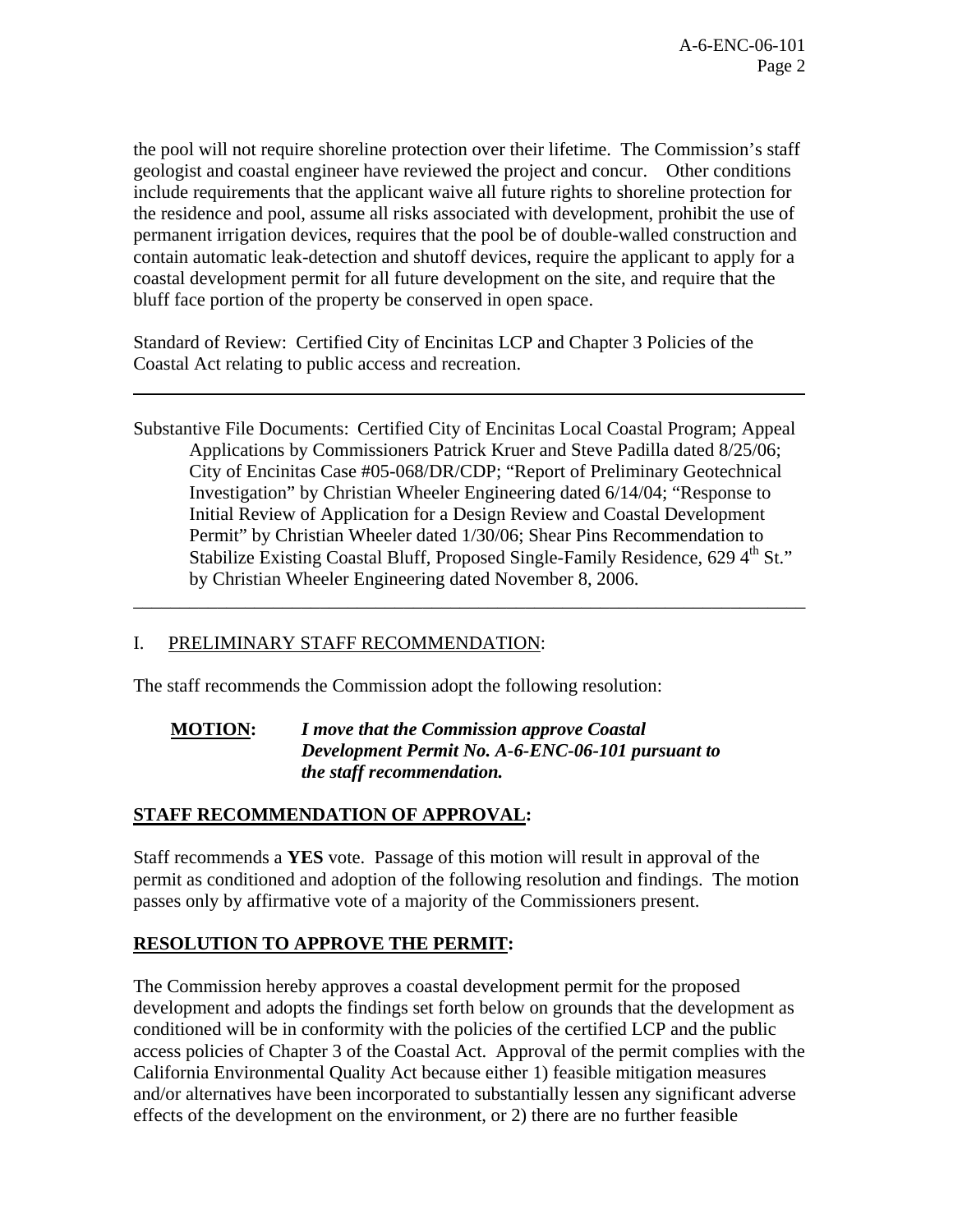mitigation measures or alternatives that would substantially lessen any significant adverse impacts of the development on the environment.

## II. Standard Conditions.

See attached page.

## III. Special Conditions.

The permit is subject to the following conditions:

 1. Revised Final Plans. **PRIOR TO ISSUANCE OF THE COASTAL DEVELOPMENT PERMIT**, the applicant shall submit to the Executive Director for review and written approval, final site, building, landscaping, drainage and foundation plans that have been approved by the City of Solana Beach and that substantially conform with the plans by "Architectsmagnus" dated 1/16/07, but shall be revised to include the following:

a. The residence and shear pin foundations shall not be constructed closer than 46 feet from the edge of the bluff that is shown on the above-cited plans dated 1/16/07.

b. Engineering plans and supporting calculations for a foundation system that will assure structural stability of the residence, over 75 years, for the following conditions:

> 1. The foundation shall assure structural stability and allow ongoing shoreline erosion (18 feet of erosion is anticipated over the next 75 years, based on historic long-term average, annual erosion rate), bluff retreat and possibly bluff collapse to continue unimpeded by the foundation system.

> 2. The foundation shall provide stability for current and foreseeable loads, including seismic loads, for current site conditions and for the most exposed conditions that could result from erosion, slides, and other changes to the geologic conditions of the site.

3. The plans shall note the most extreme erosion and bluff retreat situation for which the foundation can assure stability.

4. The foundation shall provide stability against impulse loads that could result from a bluff collapse.

5. Other information that demonstrates the residence will not require either shore protection or bluff retention for stability over the full life of the structure.

c. Any existing permanent irrigation system located on the bluff top site shall be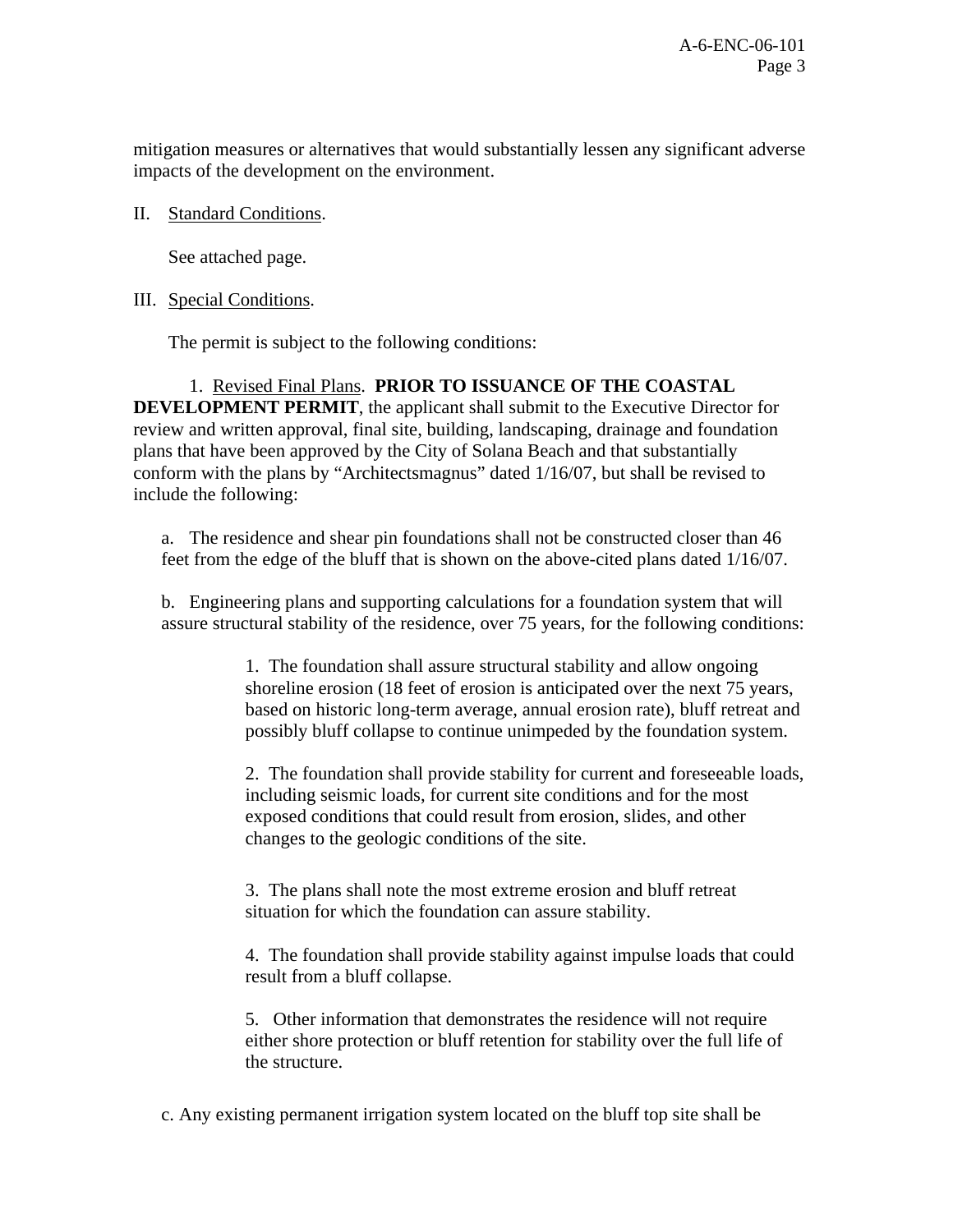removed or capped and no new permanent irrigation system may be installed.

- d. All runoff from the site shall be collected and directed away from the bluff edge towards the street.
- e. All landscaping planted on the site shall consist of native, drought-tolerant plants. (No plant species listed as problematic and/or invasive by the California Native Plant Society, the California Invasive Plant Council, or as may be identified from time to time by the State of California shall be employed or allowed to naturalize or persist on the site. No plant species listed as 'noxious weed' by the State of California or the U.S. Federal Government shall be utilized).
- f. Existing and any proposed accessory improvements (i.e., patios, walls, windscreens, etc.) located in the geologic setback area on the site shall be detailed and drawn to scale on the final approved site plan and shall include measurements of the distance between the accessory improvements and the natural bluff edge (as defined by Section 13577 of the California Code of Regulations) taken at 3 or more locations. The locations for these measurements shall be identified through permanent markers, benchmarks, survey position, written description, or other method that enables accurate determination of the location of structures on the site. All existing and proposed accessory improvements shall be placed at grade, be capable of being removed if threatened and located no closer than 5 feet landward of the natural bluff edge.

The permittee shall undertake the development in accordance with the approved plans. Any proposed changes to the approved plans shall be reported to the Executive Director. No changes to the plans shall occur without a Coastal Commission approved amendment to this coastal development permit unless the Executive Director determines that no amendment is legally required.

 2. Pool Protection Plan. **PRIOR TO ISSUANCE OF THE COASTAL DEVELOPMENT PERMIT**, the applicant shall submit, for review and approval of the Executive Director, a full size set of pool protection plans prepared by an appropriately licensed professional that incorporates mitigation of the potential for geologic instability caused by leakage from the proposed pool. The pool protection plan shall incorporate and identify on the plans the follow measures, at a minimum:

1) installation of a pool leak detection system such as, but not limited to, leak detection system/moisture sensor with alarm and/or a separate water meter for the pool which is separate from the water meter for the house to allow for the monitoring of water usage for the pool, and

2) use of materials and pool design features, such as but not limited to double linings, plastic linings or specially treated cement, to be used to waterproof the undersides of the pool to prevent leakage, along with information regarding the past and/or anticipated success of these materials in preventing leakage; and where feasible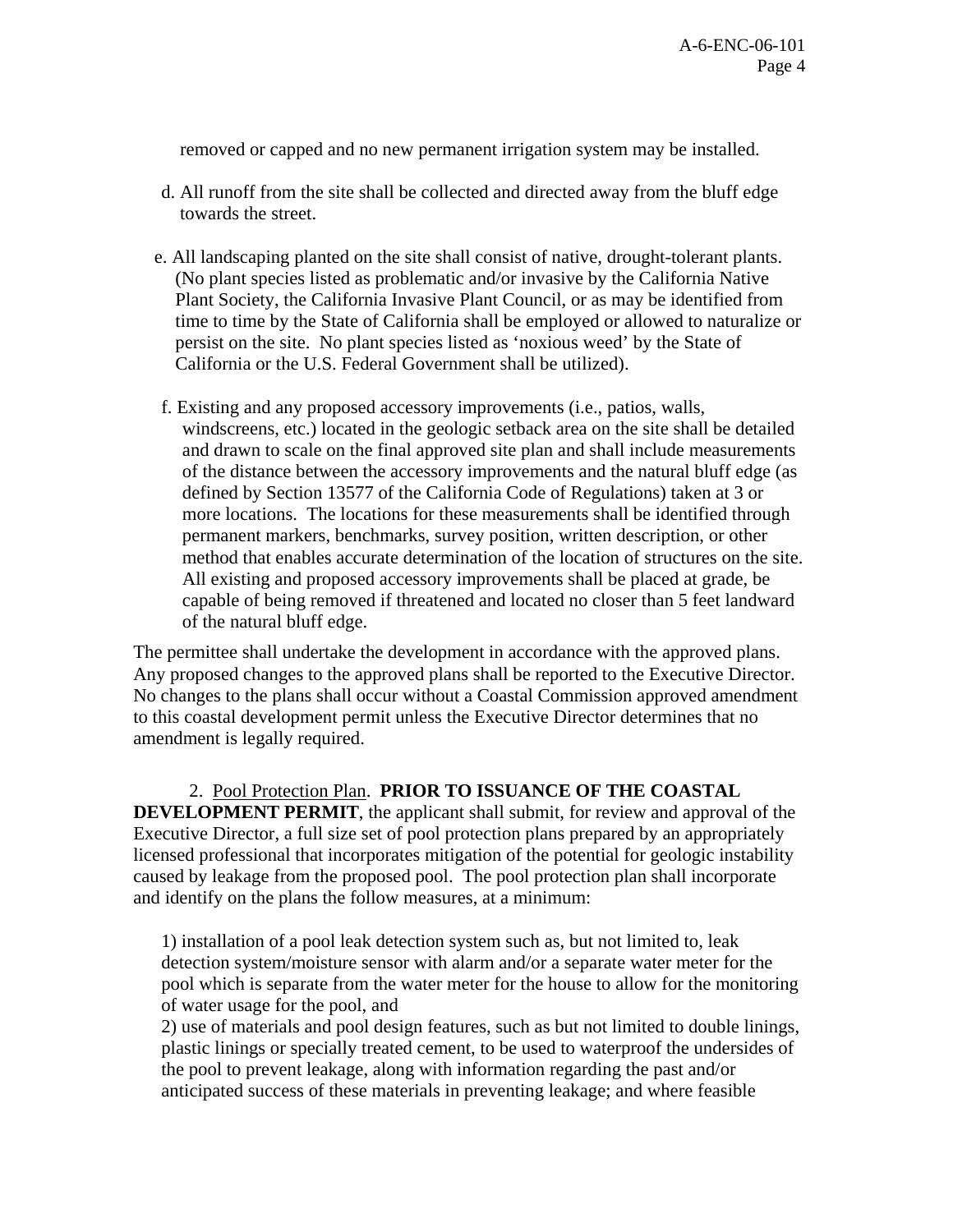3) installation of a sub drain or other equivalent drainage system under the pool that conveys any water leakage to an appropriate drainage outlet.

The permittee shall undertake the development in accordance with the approved plans. Any proposed changes to the approved plans shall be reported to the Executive Director. No changes to the plans shall occur without a Coastal Commission approved amendment to this coastal development permit unless the Executive Director determines that no amendment is legally required.

### 3. No Future Bluff or Shoreline Protective Device

- A(1) By acceptance of this Permit, the applicant agrees, on behalf of himself and all successors and assigns, that no shoreline protective device(s) shall ever be constructed to protect the development approved pursuant to Coastal Development Permit No. A-6-ENC-06-101 including, but not limited to, the residence, pool, foundation, decks in the event that the development is threatened with damage or destruction from waves, erosion, storm conditions, or other natural hazards in the future. By acceptance of this Permit, the applicant hereby waives, on behalf of himself and all successors and assigns, any rights to construct such devices that may exist under Public Resources Code Section 30235.
- A(2) By acceptance of this Permit, the applicant further agrees, on behalf of himself and all successors and assigns, that the landowner shall remove the development authorized by this Permit, if any government agency has ordered that the structures are not to be occupied due to any of the hazards identified above. In the event that portions of the development fall to the beach before they are removed, the landowner shall remove all recoverable debris associated with the development from the beach and ocean and lawfully dispose of the material in an approved disposal site. Such removal shall require a coastal development permit.

4.Assumption of Risk, Waiver of Liability and Indemnity Agreement. By acceptance of this permit, the applicant acknowledges and agrees (i) that the site may be subject to hazards from bluff collapse and erosion; (ii) to assume the risks to the applicant and the property that is the subject of this permit of injury and damage from such hazards in connection with this permitted development; (iii) to unconditionally waive any claim of damage or liability against the Commission, its officers, agents, and employees for injury or damage from such hazards; and (iv) to indemnify and hold harmless the Commission, its officers, agents, and employees with respect to the Commission's approval of the project against any and all liability, claims, demands, damages, costs (including costs and fees incurred in defense of such claims), expenses, and amounts paid in settlement arising from any injury or damage due to such hazards.

 5. Future Development. This permit is only for the development described in coastal development permit No. A-6-ENC-06-101 Pursuant to Title 14 California Code of Regulations Section 13250(b)(6), the exemptions otherwise provided in Public Resources Code Section 30610(a) shall not apply. Accordingly, any future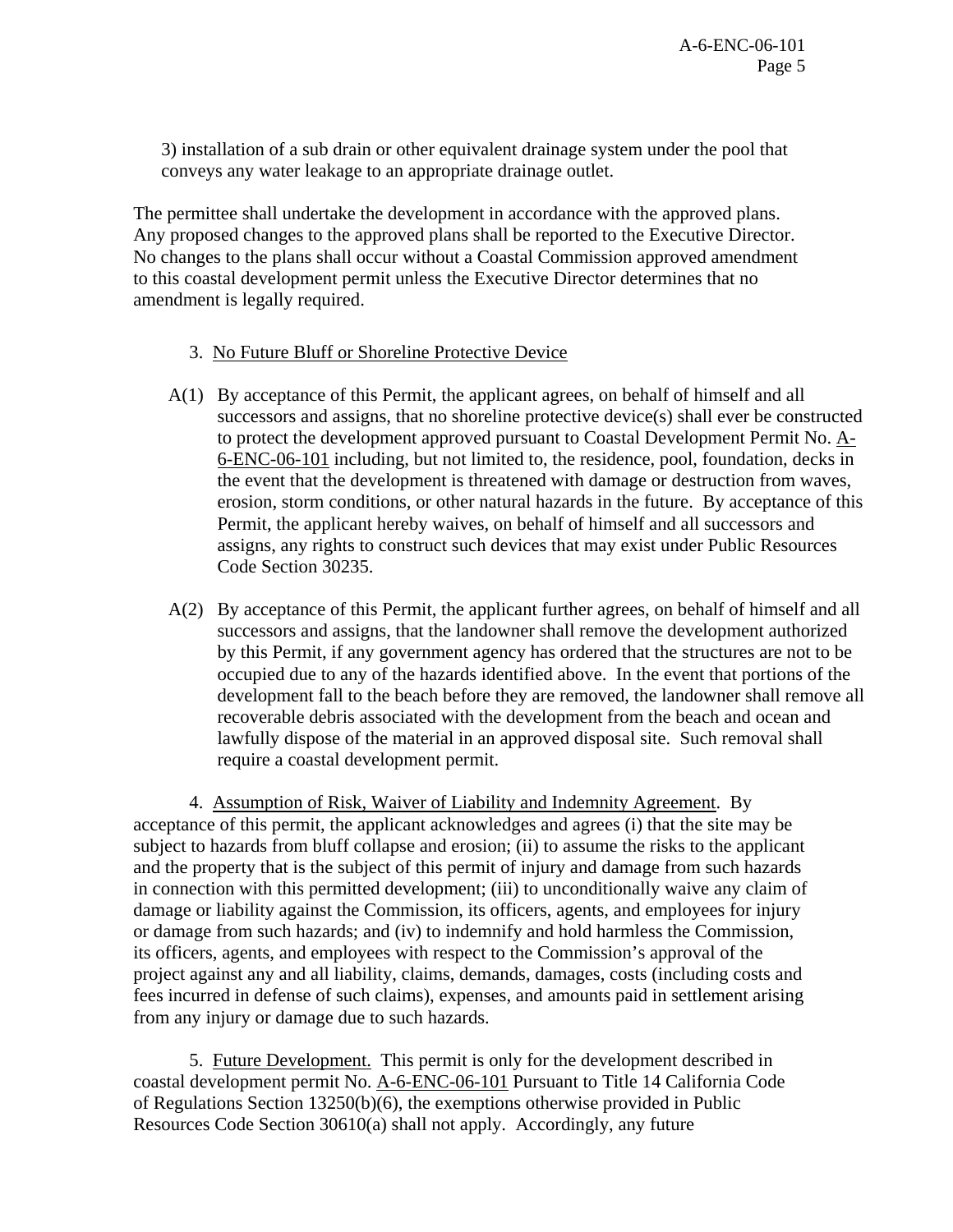improvements to the proposed single family residence, including but not limited to repair and maintenance identified as requiring a permit in Public Resources Code section 30610(d) and Title 14 California Code of Regulations section 13252(a)-(b), shall require an amendment to permit No. A-6-ENC-06-101 from the California Coastal Commission or shall require an additional coastal development permit from the California Coastal Commission or from the applicable certified local government.

6. As-Built Plans. Within 60 days following completion of the project, the permittee shall submit as-built plans approved by the City of Encinitas to be reviewed and approved in writing by the Executive Director documenting that the residence, its caisson foundation and pool were constructed consistent with the Executive Director approved construction plans.

7. Open Space Restriction.

No development, as defined in section 30106 of the Coastal Act shall occur on the bluff face seaward of the bluff edge as described and depicted in an Exhibit attached to the Notice of Intent to Issue Permit (NOI) that the Executive Director issues for this permit.

**A. PRIOR TO ISSUANCE BY THE EXECUTIVE DIRECTOR OF THE NOI FOR THIS PERMIT**, the applicant shall submit for the review and approval of the Executive Director, and upon such approval, for attachment as an Exhibit to the NOI, a formal legal description and graphic depiction of the portion of the subject property affected by this condition, as generally described above and shown on Exhibit #4 attached to this staff report.

8. Deed Restriction. **PRIOR TO ISSUANCE OF THE COASTAL DEVELOPMENT PERMIT**, the applicant shall submit to the Executive Director for review and approval, documentation demonstrating that the landowner has executed and recorded a deed restriction, in a form and content acceptable to the Executive Director: (1) indicating that, pursuant to this permit, the California Coastal Commission has authorized development on the subject property, subject to terms and conditions that restrict the use and enjoyment of that property (hereinafter referred to as the "Standard and Special Conditions"); and (2) imposing all Standard and Special Conditions of this permit as covenants, conditions and restrictions on the use and enjoyment of the Property. The deed restriction shall include a legal description of the applicant's entire parcel or parcels. The deed restriction shall also indicate that, in the event of an extinguishment or termination of the deed restriction for any reason, the terms and conditions of this permit shall continue to restrict the use and enjoyment of the subject property so long as either this permit or the development it authorizes, or any part, modification, or amendment thereof, remains in existence on or with respect to the subject property.

IV. Findings and Declarations.:

The Commission finds and declares as follows: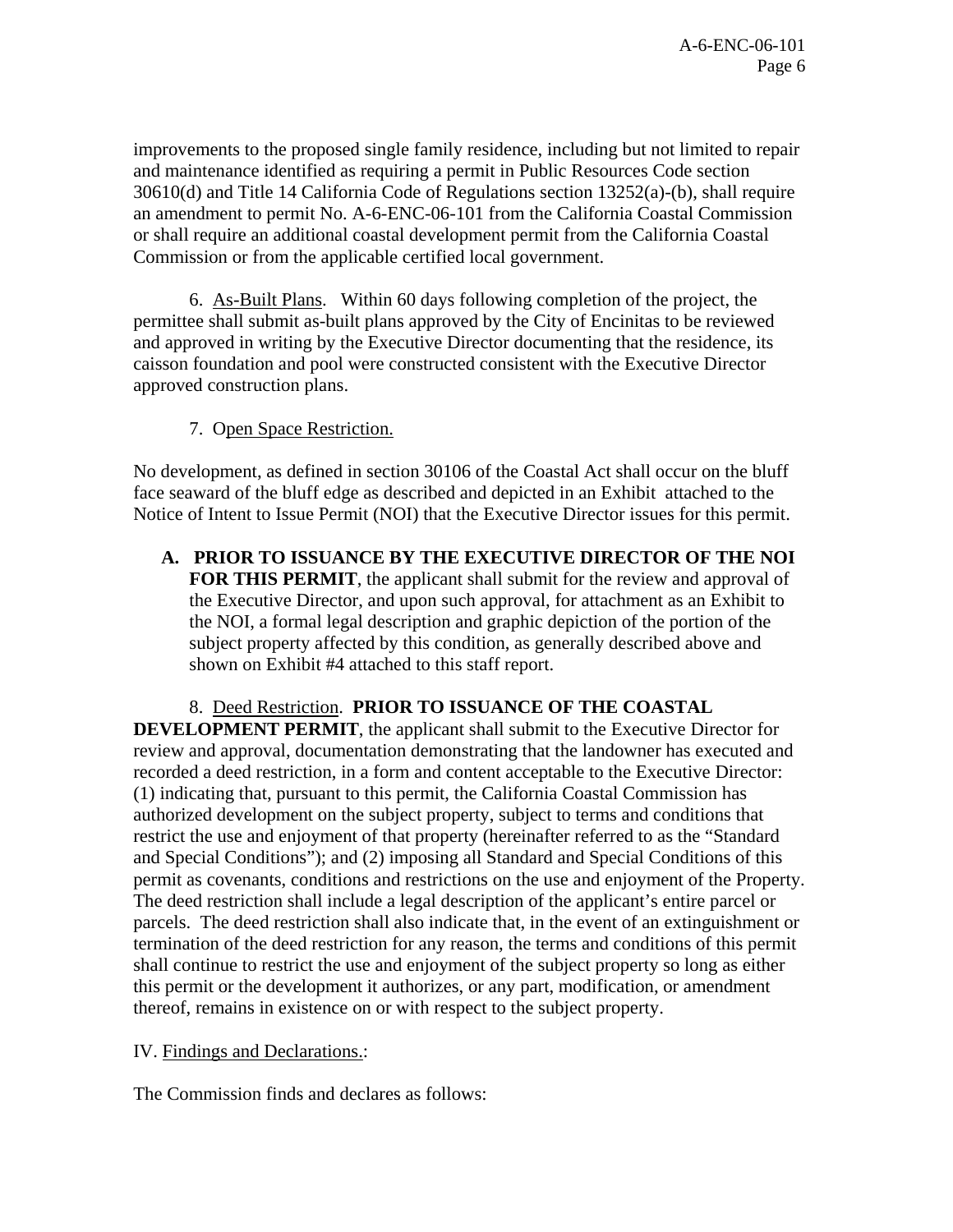1. Project Description/History. The applicant is proposing to the demolish an existing single-family residence and detached garage, and construct an approximately 3,962 sq. ft. two-story single-family residence that includes an approximately 366 sq. ft. attached garage and pool on an approximately 10,000 sq. ft. bluff top lot. The existing residence is located at approximately 25 ft. from the bluff edge at its closest point and the new residence is proposed to be setback to approximately 46 ft. from the bluff edge and includes a pool that is proposed seaward of the home and setback approximately 40 ft. from the bluff edge. The residence and pool will be supported by a deepened foundation system installed beneath the residence at approximately 46 ft. from the bluff edge which will consist of a row of 24 inch diameter concrete caissons imbedded approximately 40 ft. below the residence. In addition, a second floor deck will be cantilevered approximately 9 ft., 2 in. seaward into the proposed 46 ft. residential setback area. At grade improvements approved within the 40 ft. geologic setback area includes landscaping, drainage pipes, catch basin, decomposed granite walkway, and a six-foot gate.

The subject site is located on the west side of an unimproved section of Fourth St., approximately one lot south of E St. and approximately two blocks south of the Moonlight Beach Park in the City of Encinitas.

The existing single-family residence was constructed prior to enactment of the Coastal Act. In 1990, the subject approximately 10,000 sq. ft. lot was merged with two adjacent lots, a portion of a vacation of E Street and a portion of a fourth lot in order to create an approximately 25,832 sq. ft. lot. However, no coastal development permit was ever issued for the street vacation or the lot mergers and, therefore the merged lot is unpermitted. The applicant has not requested an after-the-fact coastal development permit for the lot mergers or street vacation as part of the subject application request. Resolution of the unpermitted development will be addressed through a separate enforcement action. All of the development proposed in this application is located entirely on the pre-merger 10,000 sq. ft. lot.

 2. Geologic Stability. Section 30.34.020(D) of the City's certified Implementation Plan states, in part:

APPLICATION SUBMITTAL REQUIREMENTS. Each application to the City for a permit or development approval for property under the Coastal Bluff Overlay Zone shall be accompanied by a soils report, and either a geotechnical review or geotechnical report as specified in paragraph C "Development Processing and Approval" above. Each review/report shall be prepared by a certified engineering geologist who has been pre-qualified as knowledgeable in City standards, coastal engineering and engineering geology. The review/report shall certify that the development proposed will have no adverse affect on the stability of the bluff, will not endanger life or property, and that any proposed structure or facility is expected to be reasonably safe from failure and erosion over its lifetime without having to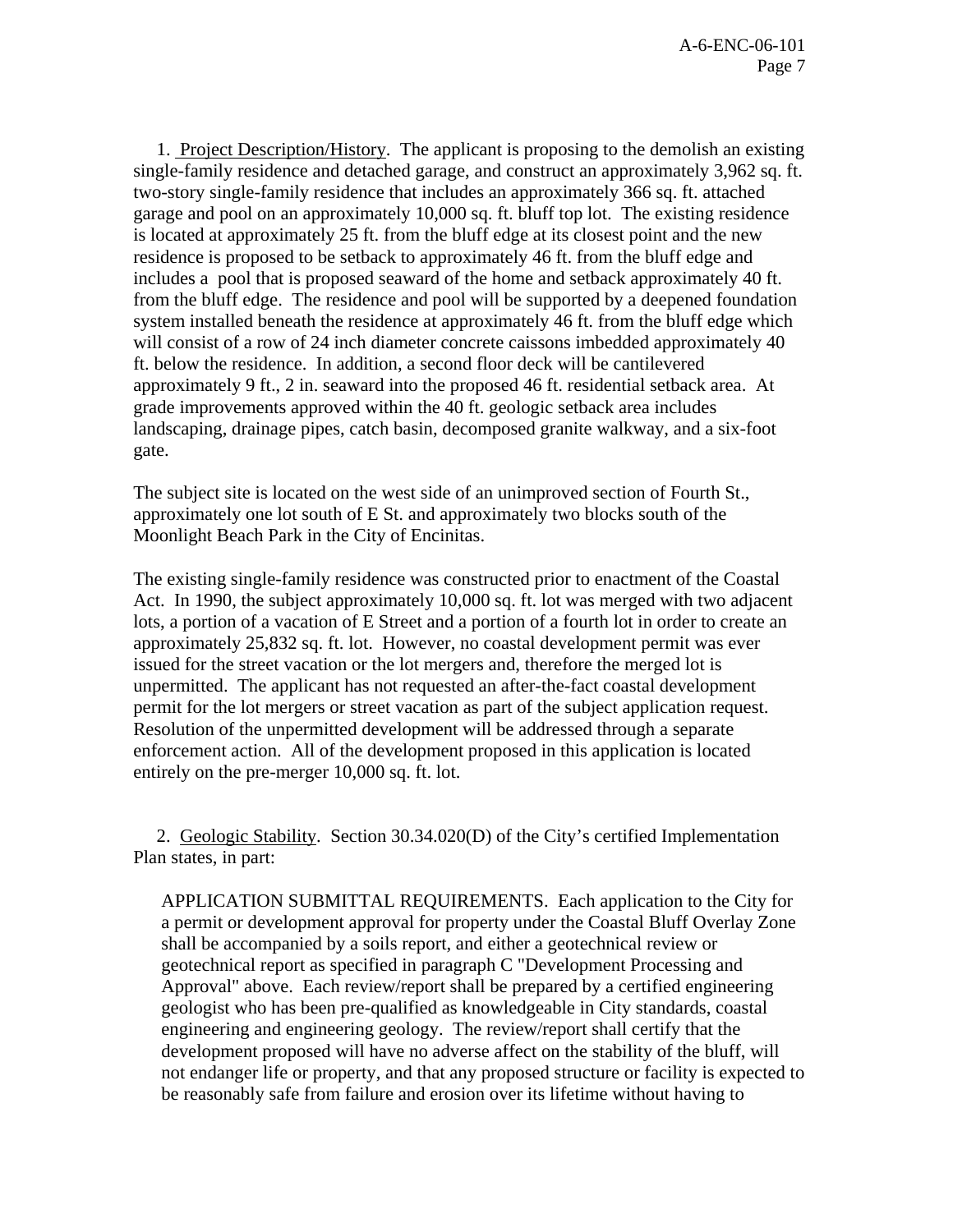propose any shore or bluff stabilization to protect the structure in the future. Each review/report shall consider, describe and analyze the following: (Ord. 95-04)

1. Cliff geometry and site topography, extending the surveying work beyond the site as needed to depict unusual geomorphic conditions that might affect the site;

2. Historic, current and foreseeable-cliffs erosion, including investigation or recorded land surveys and tax assessment records in addition to land use of historic maps and photographs where available and possible changes in shore configuration and sand transport;

3. Geologic conditions, including soil, sediment and rock types and characteristics in addition to structural features, such as bedding, joints and faults;

4. Evidence of past or potential landslide conditions, the implications of such conditions for the proposed development, and the potential effects of the development on landslide activity;

5. Impact of construction activity on the stability of the site and adjacent area;

6. Ground and surface water conditions and variations, including hydrologic changes caused by the development e.g., introduction of irrigation water to the ground water system; alterations in surface drainage);

7. Potential erodibility of site and mitigating measures to be used to ensure minimized erosion problems during and after construction (i.e., landscaping and drainage design);

 8. Effects of marine erosion on seacliffs and estimated rate of erosion at the base of the bluff fronting the subject site based on current and historical data; (Ord. 95-04)

 9. Potential effects of seismic forces resulting from a maximum credible earthquake;

10. Any other factors that might affect slope stability;

11. Mitigation measures and alternative solutions for any potential impacts.

The report shall also express a professional opinion as to whether the project can be designed or located so that it will neither be subject to nor contribute to significant geologic instability throughout the life span of the project. The report shall use a current acceptable engineering stability analysis method and shall also describe the degree of uncertainty of analytical results due to assumptions and unknowns. The degree of analysis required shall be appropriate to the degree of potential risk presented by the site and the proposed project.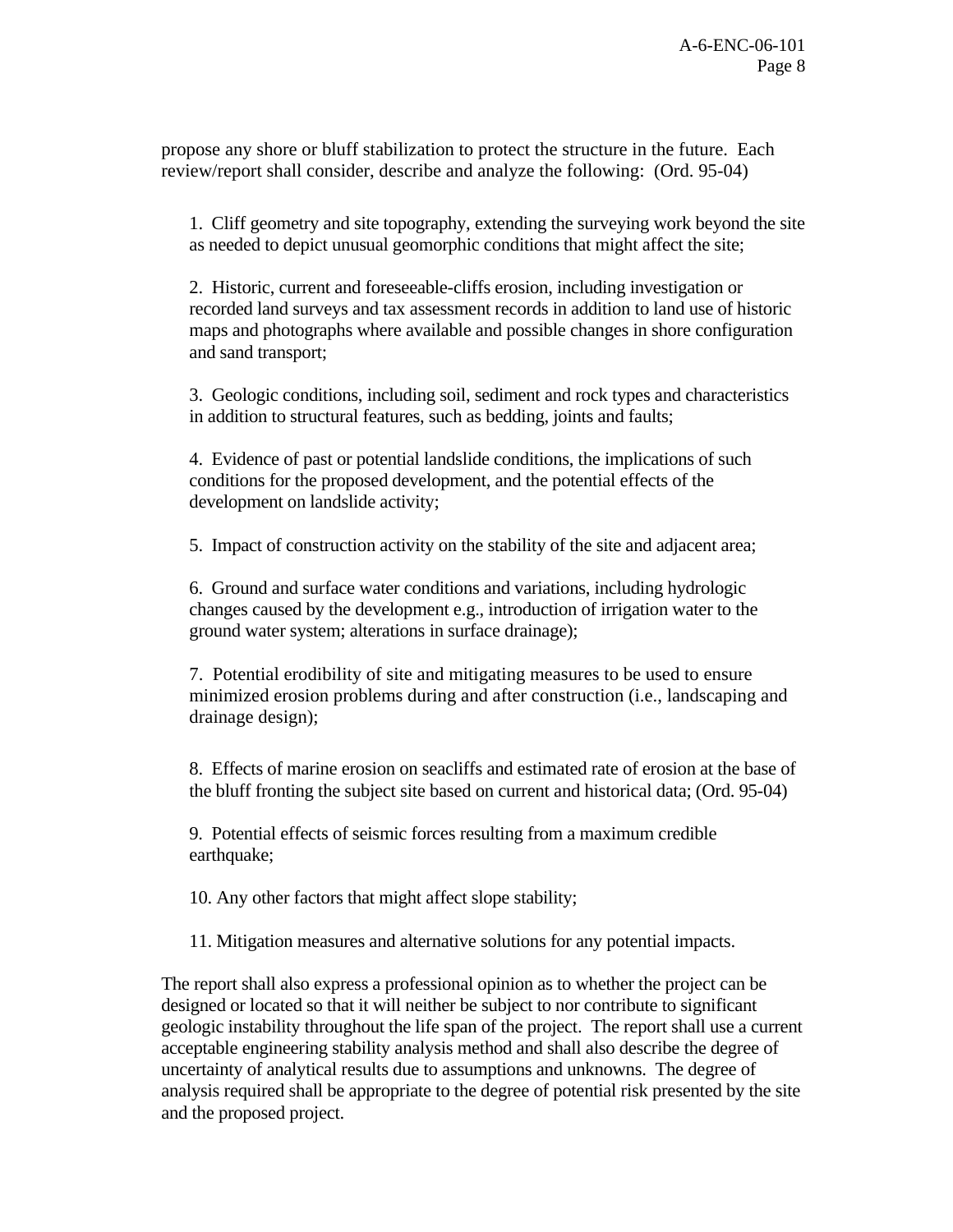In addition to the above, each geotechnical report shall include identification of the daylight line behind the top of the bluff established by a bluff slope failure plane analysis. This slope failure analysis shall be performed according to geotechnical engineering standards, and shall:

- Cover all types of slope failure.
- Demonstrate a safety factor against slope failure of 1.5.
- Address a time period of analysis of 75 years.
	- [...] (Underlined emphasis added)

In addition, Public Safety (PS) Policy 1.3 of the City's LUP requires that:

The City will rely on the Coastal Bluff and Hillside/Inland Bluff Overlay Zones to prevent future development or redevelopment that will represent a hazard to its owner or occupants, and which may require structural measures to prevent destructive erosion or collapse.

In addition, PS Policy 1.6 of the LUP requires that:

The City shall provide for the reduction of unnatural causes of bluff erosion, as detailed in the Zoning Code, by:

 $[ \ldots]$ 

f. Requiring new structures and improvements to existing structures to be set back 25 feet from the inland blufftop edge, and 40 feet from coastal blufftop edge with exceptions to allow a minimum coastal blufftop setback of no less than 25 feet. For all development proposed on coastal blufftops, a site-specific geotechnical report shall be required. The report shall indicate that the coastal setback will not result in risk of foundation damage resulting from bluff erosion or retreat to the principal structure within its economic life and with other engineering evidence to justify the coastal blufftop setback. . . . (Underlined emphasis added)

g. Permanently conserving the bluff face within an open space easement or other suitable instrument.

The proposed residence will be located within the City's Coastal Bluff Overlay Zone and will be sited approximately 46 ft. from the edge of an approximately 90 ft.-high coastal bluff subject to marine erosion. Coastal bluffs in this area are subject to a variety of erosive forces and conditions (e.g., wave action, reduction in beach width, block failures and landslides). As a result, the bluffs and blufftop lots in the Encinitas area are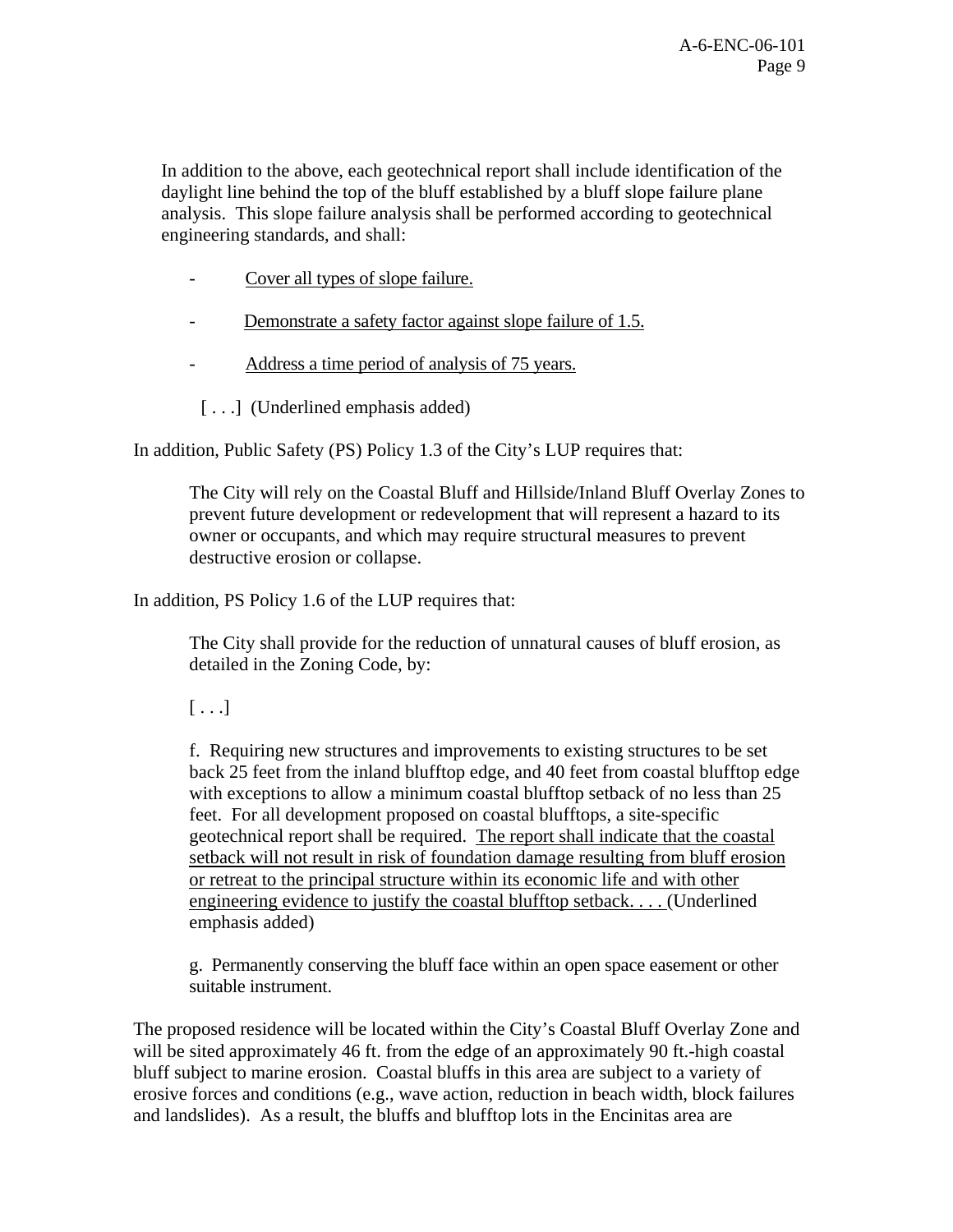considered a hazard area. Furthermore, in 1986 the Division of Mines and Geology mapped the entire Encinitas shoreline as an area susceptible to landslides, i.e., mapped as either "Generally Susceptible" or "Most Susceptible Areas" for landslide susceptibility (ref. Open File Report, "Landslide Hazards in the Encinitas Quadrangle, San Diego County, California", dated 1986). The Encinitas shoreline has been the subject of numerous Executive Director approved emergency permits for seawall and upper bluff protection devices (ref. Emergency Permit Nos. 6-00-171-G/Brown, Sonnie, 6-01- 041/Sorich, 6-01-42-G/Brown, Sonnie; 6-01-62-G/Sorich; 6-03-48/Sorich, Gault and 6- 05-30/Okun ). In May of 2006, the Executive Director issued an emergency permit to construct an approximately 50 ft.-long, 53 ft. deep upper bluff piered wall seaward of a home threatened by bluff collapse approximately 7 lots north of the subject site (Ref. 6- 06-41-G/Geierman). In addition, documentation has been presented in past Commission actions concerning the unstable nature of the bluffs throughout Encinitas (ref. 6-85- 396/Swift, 6-89-136-G/Adams, 6-89-297-G/Englekirk, 6-92-82/Victor, 6-93-36- G/Clayton, 6-93-131/Richards, et al, 6-93-136/Favero, 6-95-66/Hann, 6-98-39/ Denver/Canter, 6-98-131/Gozzo, Sawtelle and Fischer, 6-99-9/Ash, Bourgualt, Mahoney, 6-99-35-G/MacCormick, 6-99-75-G/Funke, Kimball, 6-99-131-G/Funke, Kimball, 6-99- 41/Bradley, 6-00-009/Ash, Bourgault, Mahoney, 6-00-171-G/Brown, Sonnie, 6-01-005- G/Okun, 6-01-040-G/Okun, 6-01-041-G/Sorich, 6-01-42-G/Brown, Sonnie, 6-01-62- G/Sorich and 6-03-48/Sorich, Gault and 6-05-30/Okun).

Section 30.34.020(D) of the City's certified IP and Public Safety Policy 1.6 of the LUP require that an applicant provide extensive geotechnical information documenting that any new development on the coastal bluff top will be safe over its lifetime from the threat of erosion so as to not require shoreline protection. Initially the applicant proposed a standard slab foundation for the residence. However, after review of the applicant's initial geotechnical report that included a slope stability analysis and an estimation of long-term erosion (Ref. "Report of Preliminary Geotechnical Evaluation" by Christian Wheeler Engineering dated 6/14/04), the Commission's technical services division concluded that the proposed residence sited at 46 ft. from the bluff edge with a standard slab foundation would not be safe from the threat of erosion over its estimated 75 year lifetime.

As cited above, Section 30.34.020(D) requires that many factors be analyzed within the geotechnical report for new development on the blufftop including an estimate of the long-term erosion rate at the site. The geotechnical report prepared by the applicant has identified a site-specific estimate of the long-term erosion rate and found it to be approximately 0.24 ft. per year. This translates into an estimated 18 ft. of erosion over 75 years. The Commission's staff geologist has reviewed the applicant's site-specific estimation of long-term erosion at the subject site and concurs with its estimation.

However, in order to find the appropriate geologic setback for the bluff top home, the Certified LCP requires not only that a long-term erosion rate be adequately identified but also that the geotechnical report demonstrate an adequate factor of safety against slope failure (i.e., landsliding), of 1.5 will be maintained <u>over</u> 75 years. The applicant's geotechnical report of 6/14/04 identifies that the 1.5 factor of safety under present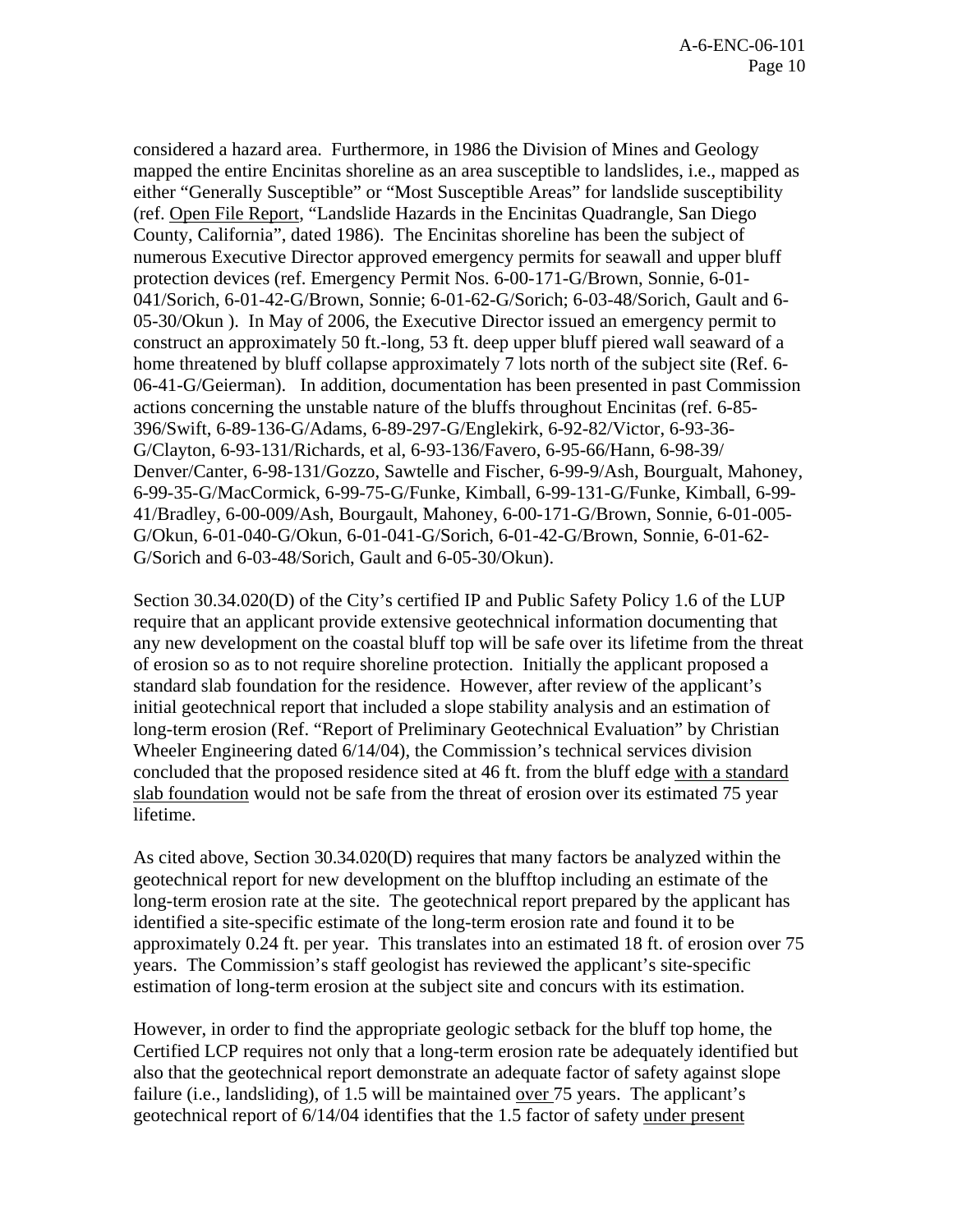conditions is located at approximately 46 ft. from the bluff edge. However, in order to find the appropriate geologic setback, the above-cited LCP provisions require not only that an adequate factor of safety against landsliding be shown under present conditions, but also that it addresses stability over 75 years (See Section 30.34.020(D) above). Therefore, in estimating an appropriate setback for new blufftop development, it is necessary to first estimate the configuration of the bluff 75 years from now. The simplest way to accomplish this is to assume that the bluff will have the same topographic configuration as at present, but the entire bluff will have migrated landward due to coastal bluff retreat. Applying the site-specific historical long-term average bluff retreatrate of 0.24 ft/yr, this would mean that the bluff would be 18 ft. landward of its current location. Next, it must be demonstrated that the site will have a factor of safety against landsliding of 1.5 or greater given the 18 ft. of estimated erosion. For instance, in this case, if the location of the 1.5 factor of safety for current conditions of 46 ft. (as identified by the applicant's geotechnical report under current conditions) were added to the estimated bluff erosion over 75 years, the Commission's staff geologist would recommend a geologic setback for a residence constructed on traditional slab foundation of approximately 64 ft. from the edge of the bluff.

In response to the concerns raised by the Commission's staff geologist, the applicant has revised his project to incorporate the use of a deepened foundation utilizing a row of 40 ft. long, 24 inch diameter concrete caissons ("shear pins") to be imbedded no further than 6 ft. apart beneath the western side of the proposed residence. The applicant has also submitted an updated geotechnical report which documents that the home sited at 46 ft. from the bluff edge using the proposed deepened foundation will be safe from erosion and will not require shoreline protection over its lifetime (Ref. "Shear Pins Recommendation to Stabilize Existing Coastal Bluff", by Christian Wheeler Engineering dated 11/8/06). The applicant's geotechnical reports demonstrate that after 18 feet of bluff retreat the site will have a 1.5 factor of safety at a point 46 feet from the current bluff edge (28 feet from the bluff edge 75 years in the future) if these "shear pins" (caissons) are installed to the specifications found in the geotechnical reports. The Commission's geologist and coastal engineer have reviewed the applicant's foundation proposal and updated geotechnical report and concur with its assessment. In addition, the applicant has documented that with only approximately 18 ft. of erosion occurring over the next 75 years, neither the residence nor the proposed foundation system will be exposed or undercut by erosion since they will be sited at 46 ft. from the bluff edge. Therefore, at 46 ft. from the bluff edge, the proposed residence will not be threatened by erosion or landslide over its lifetime and, thus, will not require shoreline protection over its lifetime consistent with the requirements of Section 30.34.020(D) and P.S. Policy 1.6 of the LCP.

As previously described, the applicant is also proposing the construction of a pool along the western side of the residence. The pool is proposed to be located at 40 ft. from the edge of the bluff at its closest point and will be approximately 6 ft. in width, 6 ft. in depth and approximately 38 ft. in length. The concrete pool is proposed to be tied into the row of caissons foundation system for the residence that lies at 46 ft. from the bluff edge such that its support will come from a cantilevered design. The Commission's staff geologist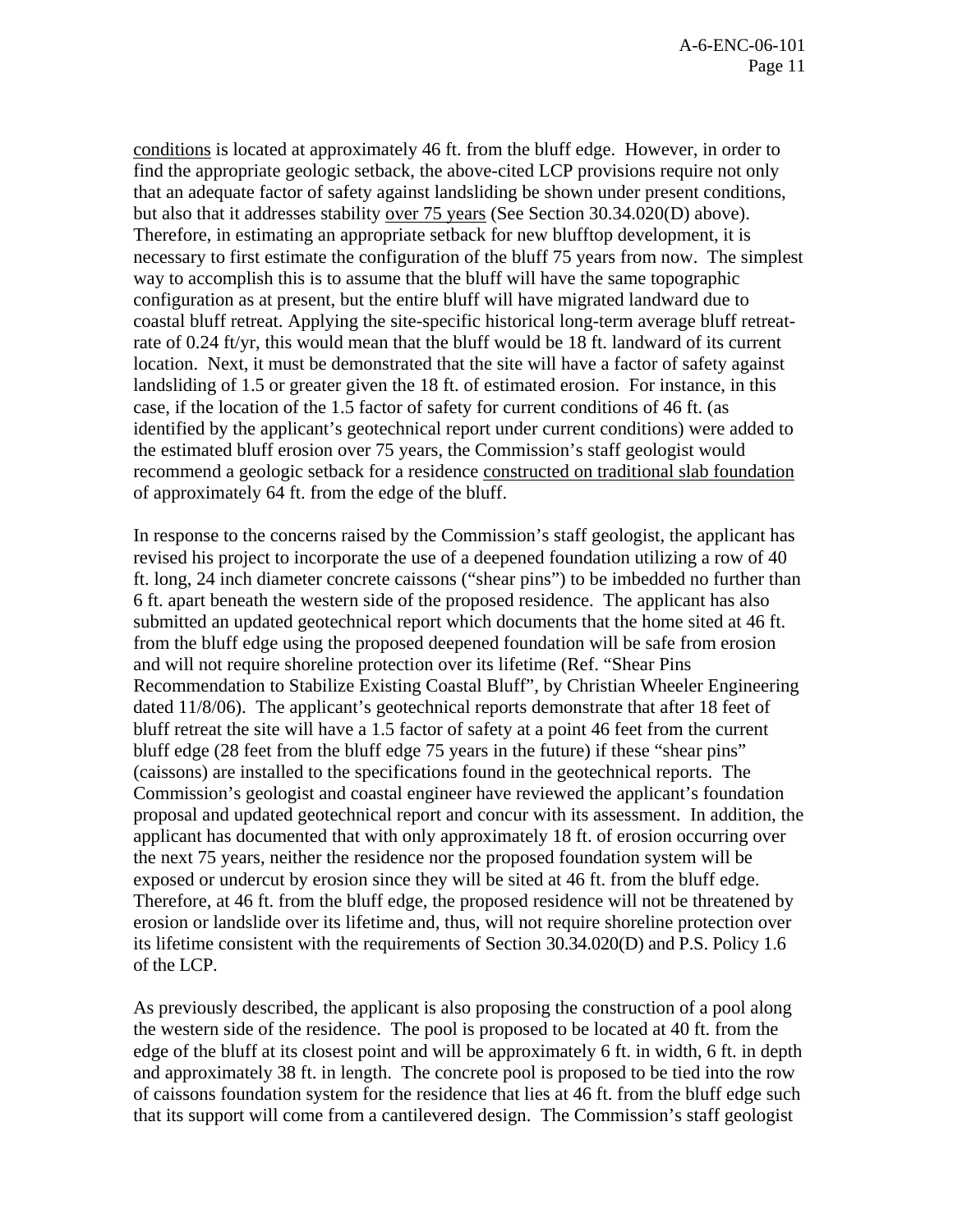and coastal engineer have reviewed the proposed design and concur that the proposed caisson foundation system will support both the pool and residence and provide the necessary 1.5 factor of safety against sliding over 75 years as required for new development on the blufftop. It also might be important to recognize that, based on the geotechnical reports prepared by the applicant and concurred with by the Commission's technical services staff, locating the residence at 40 ft. from the edge of the bluff using a somewhat more robust deepened foundation system would also have been consistent with the geologic setback requirements of the LCP. However, in this case, the applicant chose to locate the residence at 46 ft. from the bluff edge and to construct a pool at 40 ft. from the bluff edge.

Although the pool has been designed to be safe from potential landslide through the use of the deepened foundation system and at 40 ft. from the bluff edge is unlikely to be threatened by bluff erosion which is estimated at 18 ft. over 75 years, any pool has a potential of leaking which could adversely affect bluff stability. Therefore, Special Condition #2 has been attached which requires a number of protective measures be implemented into to the pool design to assure the pool will not leak or cause damage to the bluff. These include requirements for leak/moisture detection system, use of materials and design that waterproof the undersides of the pool to prevent leakage and installation of a sub drain or other drainage system under the pool that would convey any water leakage to an appropriate drainage outlet. With this condition, the Commission can be assured that no adverse geologic impact will likely occur from the pool's construction.

Since the applicant has only submitted conceptual plans for the proposed residence, pool and caisson foundation system, Special Condition #1 requires the submission of final plans along with supporting calculations that document the final foundation plan will result in a 1.5 factor against sliding for the residence and pool over its estimated 75 year lifetime.

In addition, to assure that the proposed residence, pool and foundation system is ultimately constructed as proposed, Special Condition #6 requires the submission of asbuilt residence, pool and foundation plans that have been reviewed and approved by the City of Encinitas.

Because erosion and landslides are caused by a variety of factors including over-watering on the blufftop and inappropriate drainage, Special Condition #1d and e require the applicant to not have permanent irrigation devices on top of the bluff and that all drainage be directed toward the street.

To assure that future improvements to the residence do not occur without review by the Commission, Special Condition #5 requires that all future modifications including those that otherwise may be exempt from the need of a coastal permit must be reviewed and approved by the Commission as an amendment to the subject permit or as a new coastal development permit.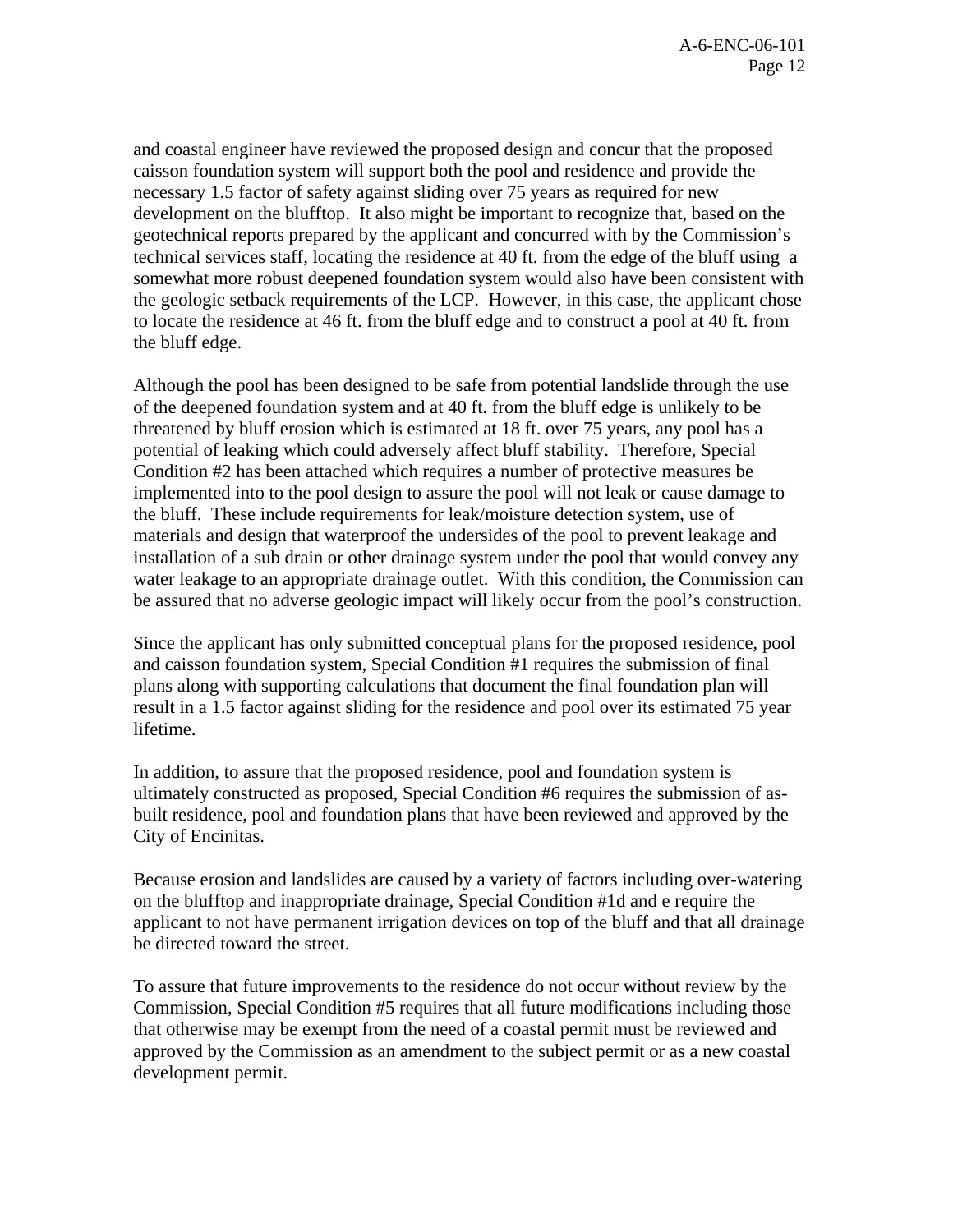In addition, although the applicant asserts that the proposed development can be constructed safely despite ongoing erosion and the potential of landslide, the bluffs along the Encinitas shoreline are known to be hazardous and unpredictable. Given that the applicant has chosen to construct a residential addition despite these risks, the applicant must assume the risks. Accordingly, Special Condition #4 requires the applicant to acknowledge the risks and indemnify the Commission against claims for damages that may occur as a result of its approval of this permit. In addition, the Commission's staff geologist and coastal engineer have reviewed the submitted geotechnical reports and concur that the proposed development can be constructed without the need for shoreline protection in the future and that the site is reasonably safe from the risks of geologic collapse. However, there is a risk that the anticipated future changes to storm waves, erosion and sea level could be larger than what has been used in the siting and design of the proposed residence. As such, Special Condition #3 requires that the applicant agree to waive his rights to construct shoreline protection under 30235 of the Coastal Act. Only with this waiver can the project be found to be consistent with Section 30.34.020(D) which prohibits new development from requiring future shoreline protection.

P.S Policy 1.6 requires that the bluffs be protected against unnatural causes of bluff failures by conserving them within an open space easement or other device so as to prohibit future development. Therefore, Special Condition #7 requires the applicant to record an open space restriction over face of the bluff that prohibits future development. In this way, existing and any future property owner(s) will be made aware of the prohibition against the placement or erection of any structure on the bluff face. Finally, Special Condition #8 requires the applicant to record a deed restriction imposing the conditions of this permit as covenants, conditions and restrictions on the use and enjoyment of the property.

In summary, the proposed development has been sited and designed to be safe over its lifetime so as to not require shoreline protective devices. With conditions to assure that no future shoreline devices will be constructed and that provide protection against adverse impacts to geologic stability, the proposed development is consistent with Section 30.34.020(D) and P.S. Policy 1.6 of the Certified LCP.

 3. Water Quality. Recognizing the value of protecting the water quality of oceans and waterways for residents and visitors alike, the City's LCP requires that preventive measures be taken to protect coastal waters from pollution. The following policies are applicable:

Resource Management Policy 2.1 of the LCP states:

In that the ocean water quality conditions are of utmost importance, the City shall aggressively pursue the elimination of all forms of potential unacceptable pollution that threatens marine and human health.

Resource Management Policy 2.3 of the LCP states in part: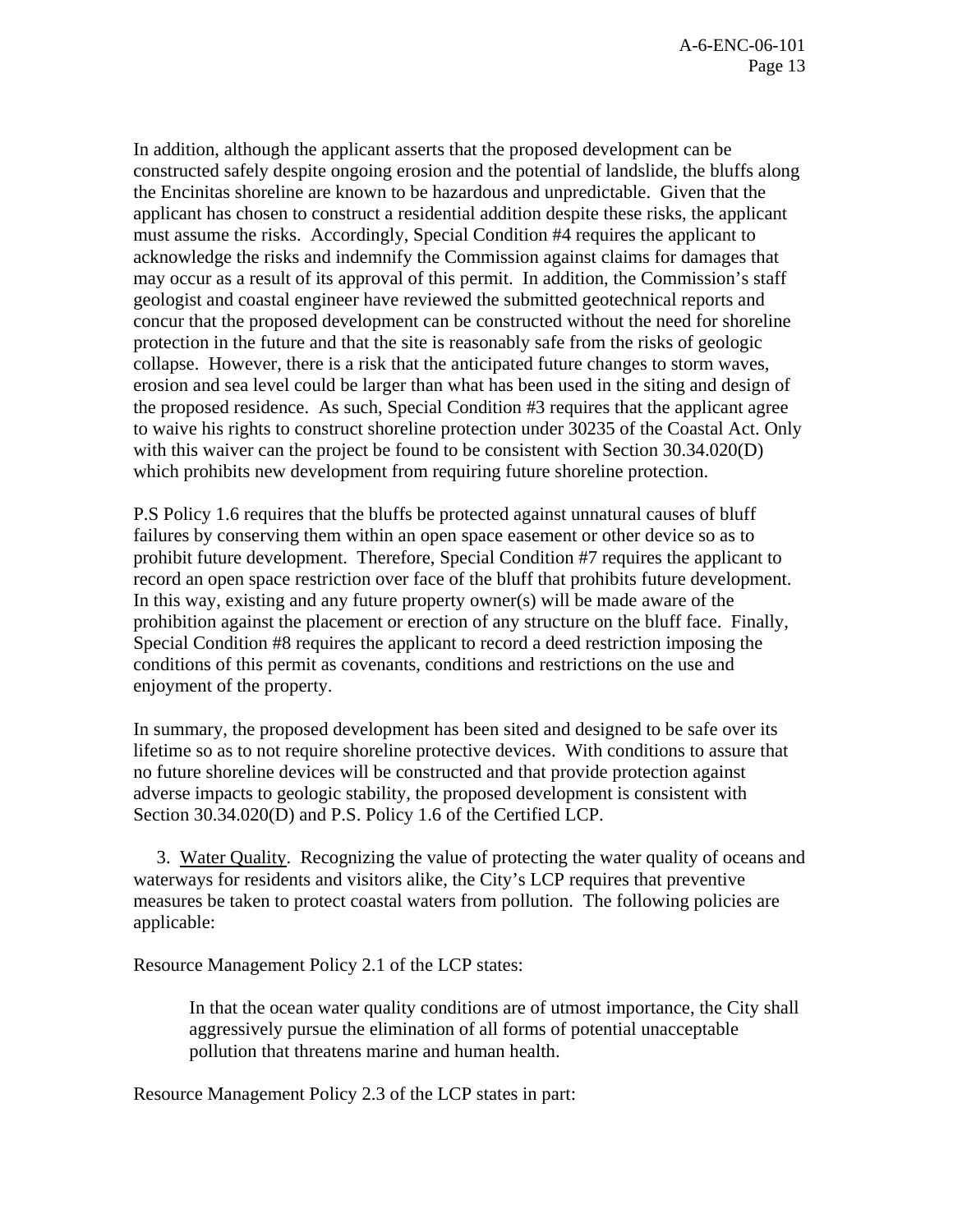To minimize harmful pollutants from entering the ocean environment from lagoons, streams, storm drains and other waterways containing potential contaminants, the City shall mandate the reduction or the elimination of contaminants entering all such waterways . . .

The proposed development will be located at the top of the bluffs overlooking the Pacific Ocean. As such, drainage and run-off from the development could potentially affect water quality of coastal waters as well as adversely affect the stability of the bluffs. To reduce the risk associated with unattended running or broken irrigation systems, Special Condition #1d restricts the property owner from installing permanent irrigation devices and requires the removal or capping of any existing permanent irrigations systems. In addition, Special Condition #1e requires that all runoff be directed away from the bluffs and toward the street. In order to protect coastal waters from the adverse effects of polluted runoff, the Commission has typically required that all runoff from impervious surfaces be directed through landscaping as filter mechanism prior to its discharge into the street. In this case, however, directing runoff into blufftop landscape areas could have an adverse effect on bluff stability by increasing the amount of ground water within the bluff material can lead to bluff failures. Therefore, in this case, reducing the potential for water to be retained on the site and directing the runoff toward the street, will be more protective of coastal resources. In addition, the requirement of Special Condition #1f that limits landscaping to native, drought-tolerant along with the restriction on irrigation will minimize the amount of polluted runoff from the property to the extent feasible. Therefore, the Commission finds the proposed project consistent with Resource Management Policies 2.1 and 2.3 of the Certified LCP.

 4. Public Access. The project site is located on the blufftop west of Fourth Street in Encinitas which is designated as the first public roadway. As the proposed development will occur between the first public roadway and the sea, pursuant to Section 30.80.090 of the City's LCP, a public access finding must be made that such development is in conformity with the public access and public recreation policies of the Coastal Act.

Section 30210 of the Coastal Act states:

In carrying out the requirement of Section 4 of Article X of the California Constitution, maximum access, which shall be conspicuously posted, and recreational opportunities shall be provided for all the people consistent with public safety needs and the need to protect public rights, rights of private property owners, and natural resource areas from overuse.

In addition, Section 30212 of the Act is applicable and states, in part:

(a) Public access from the nearest public roadway to the shoreline and along the coast shall be provided in new development projects except where:

> (l) it is inconsistent with public safety, military security needs, or the protection of fragile coastal resources,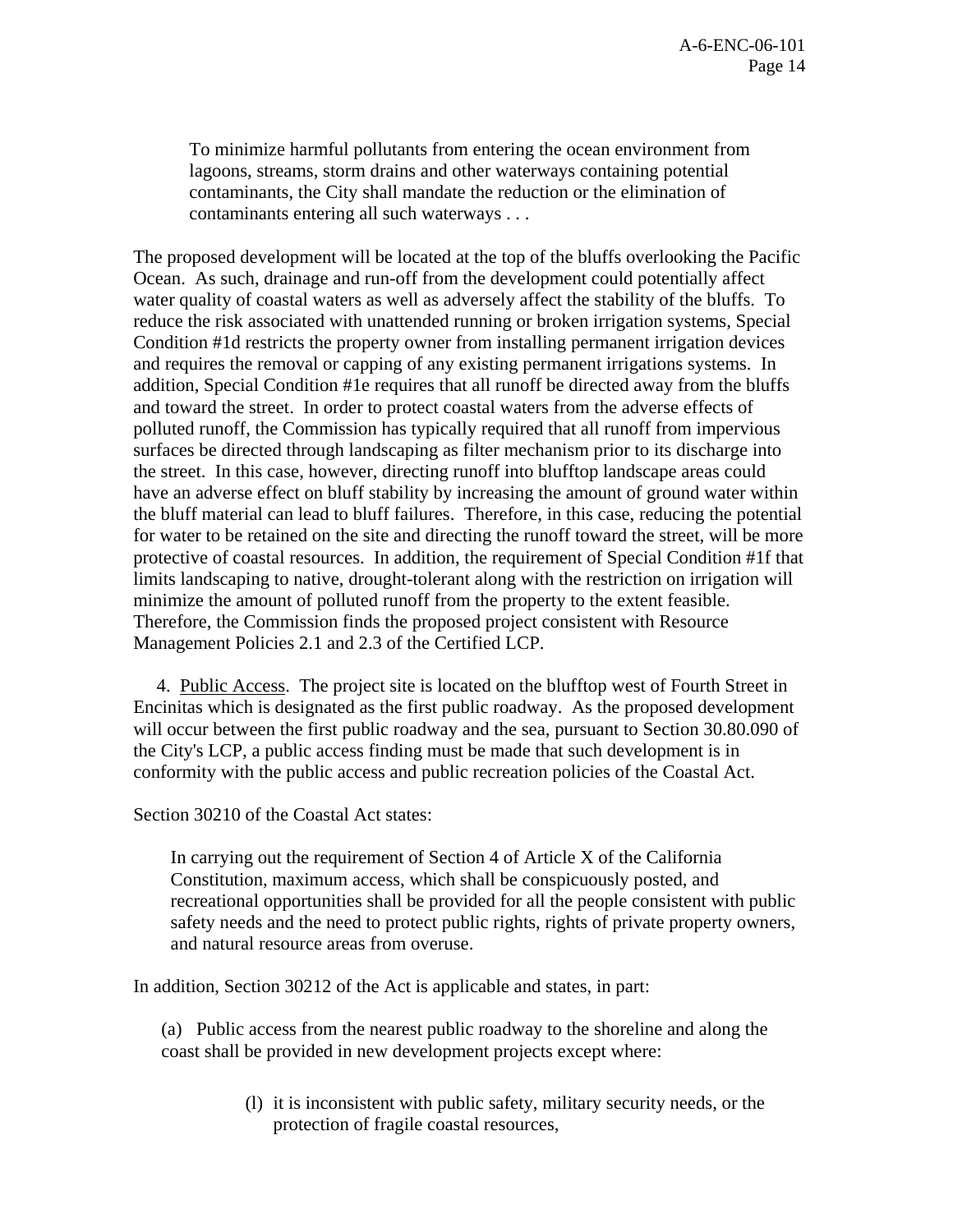(2) adequate access exists nearby....

Additionally, Section 30220 of the Coastal Act provides:

Coastal areas suited for water-oriented recreational activities that cannot readily be provided at inland water areas shall be protected for such uses.

The proposed development will occur on the top of the bluff above a public beach. The beach fronting this location is used by local residents and visitors for a variety of recreational activities. As proposed, the development at the top of the bluff will not affect existing public access to the shoreline since no public access across the property to the beach currently exists because of the hazardous nature of the approximately 90 ft. high coastal bluff. In addition, public access to beach is currently available at one block north of the subject site at the D Street public access stairway. Moonlight State Beach, one of the city's primary beaches, is also located approximately ¼ mile north of the subject site. Finally, by siting and designing the proposed development at a safe location so as to not require shoreline protection in the future and as conditioned to require the conservation of the bluff face in open space, the Commission can be assured that no future shoreline devices will be constructed at this location that might otherwise impact public access and recreation along the shoreline or affect the contribution of sand to the beach from the bluff. Therefore, as conditioned, the proposed development is consistent with the public access and recreation policies of the certified Local Coastal Program and Sections 30210, 30212 and 30220 of the Coastal Act.

 5. Visual Resources. The City's certified Land Use Plan contains several policies relating to the requirement that new development be designed to be compatible with existing development and the visual resources of the area. Land Use (LU) Policies 6.5 and 6.6 state as follows:

The design of future development shall consider the constraints and opportunities that are provided by adjacent existing development. (LU Policy 6.5)

The construction of very large buildings shall be discouraged where such structures are incompatible with surrounding development. The building height of both residential and non-residential structures shall be compatible with surrounding development, given topographic and other considerations, and shall protect public views of regional or statewide significance. (LU Policy 6.6)

In addition, RM Policy 8.5 of the LUP states, in part, that:

The City will encourage the retention of the coastal bluffs in their natural state to minimize geologic hazards and as a scenic resource. Construction of structures for bluff protection shall only be permitted when an existing principal structure is endangered and no other means of protection of that structure is possible.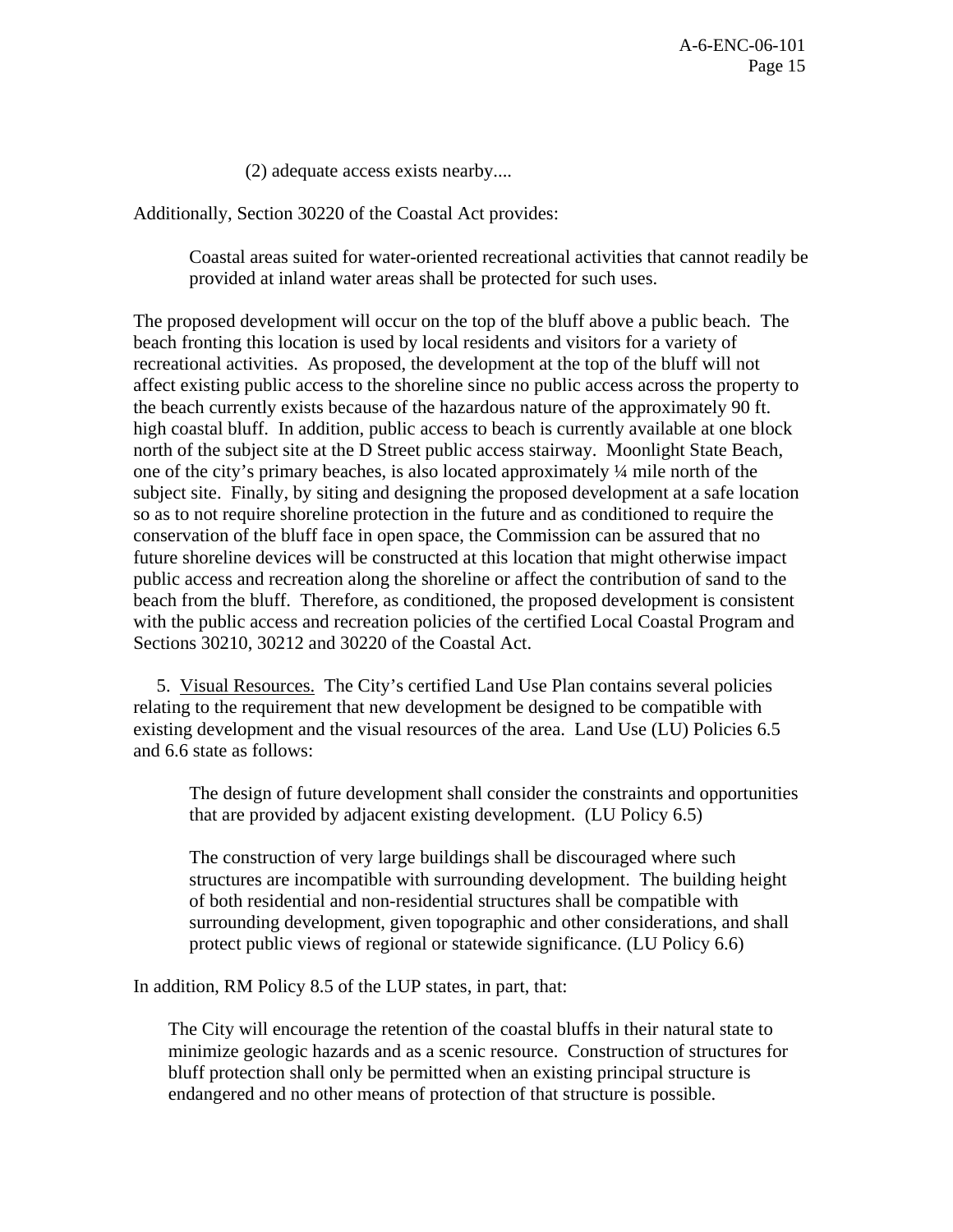Finally, Section 30.34.020B.8 of the Implementation Program states:

The design and exterior appearance of buildings and other structures visible from public vantage points shall be compatible with the scale and character of the surrounding development and protective of the natural scenic qualities of the bluffs.

The proposed project involves the construction of an approximately 3,962 sq. ft. twostory, approximately 22 ft.-high, single-family residence with pool on an approximately 10,000 sq. ft. blufftop lot. The proposed residence will be located in an established residential neighborhood containing one to two story single-family residences. The proposed new home will not exceed the height, bulk and scale of the existing surrounding development and will be consistent with the City's development standards. In addition, public views of the shoreline or any other coastal resource will be unaffected by the proposed residence. Also, as previously cited, Special Condition #7 requires that the bluff face located within the applicant's property be subject to an open space restriction prohibiting any development from occurring on the natural bluff. As such, the visual quality of these natural bluffs will be protected. Therefore, as conditioned, the proposed residence does not adversely affect visual resources. Therefore, as conditioned, the Commission finds that the proposed development is consistent with LU Policies 6.5 and 6.6, RM Policy 8.5, and Section 30.34.020B.8 of the City's IP.

 6. Unpermitted Development. The proposed development will occur on a site where development has occurred without a required coastal development permit. The unpermitted development involves the merger of the subject lot with 2 other adjacent lots, a portion of a street vacation and a portion of a fourth lot in order to create an approximately 25,832 sq. ft. lot. The lot merger occurred in 1990 without the required coastal development permit. It should be noted that the unpermitted lot merger has no effect on the Commission review of the proposed home. The existing 10,000 sq. ft. lot on which the proposed development is to be located is a legal lot and as noted above, the proposed home meets all the LCP required development standards.

Although the development in the form of lot mergers has taken place prior to submission of this permit application, consideration of the application by the Commission has been based solely upon the policies of the City's certified LCP and/or the public access and recreation policies of Chapter 3 of the Coastal Act. Approval of the permit does not constitute a waiver of any legal action with regard to these violations of the LCP or Coastal Act that may have occurred, nor does it constitute admission as to the legality of any development undertaken on the subject site without a coastal development permit. Resolution of this unpermitted development will occur through separate enforcement action.

# 7. Local Coastal Planning.

In November of 1994, the Commission approved, with suggested modifications, the City of Encinitas Local Coastal Program (LCP). Subsequently, on May 15, 1995, coastal development permit authority was transferred to the City. The project site is located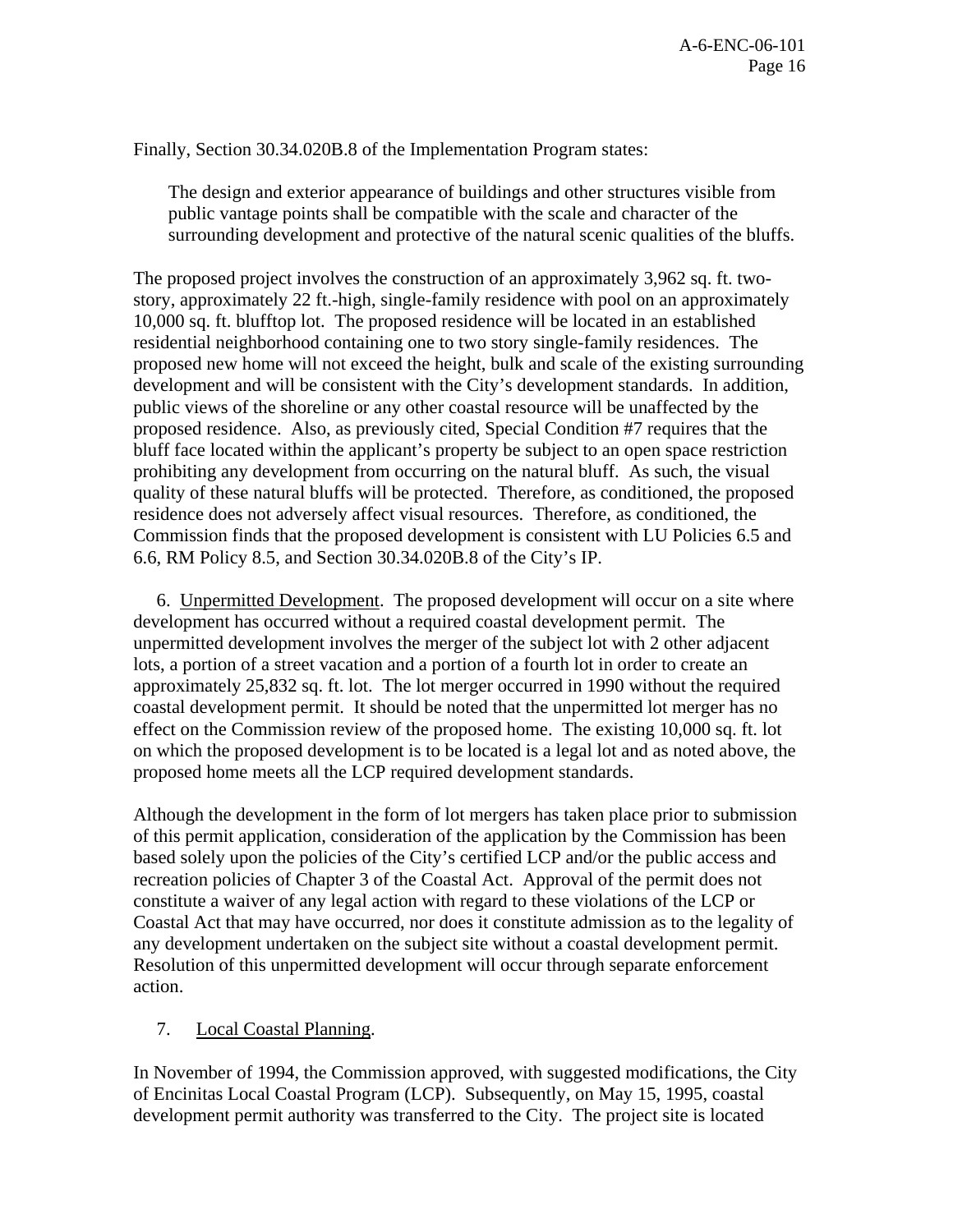within the City's permit jurisdiction and, therefore, the standard of review is the City's LCP.

Based on specific policy and ordinance language requirements placed in the LCP by the Commission, the City of Encinitas is in the process of developing a comprehensive program addressing the shoreline erosion problem in the City. The intent of the plan is to look at the shoreline issues facing the City and to establish goals, policies, standards and strategies to comprehensively address the identified issues. To date, the City has conducted several public workshops and meetings on the comprehensive plan to identify issues and present draft plans for comment. However, at this time it is uncertain when it will be scheduled for local review by the Encinitas City Council or when the plan will come before the Commission as an LCP amendment.

In the case of the proposed project, site specific geotechnical evidence has been submitted indicating that the proposed residence and pool that incorporate a deepened foundation system consisting of 40 ft. caisson imbedded beneath the residence will not be threatened by erosion over its lifetime.

Based on the above findings, the proposed residence has been found to be consistent with the Sections 30.34.020(D) of the City's Certified IP and Public Safety Policy 1.3 and 1.6 of the LUP which prohibits development in hazardous locations that would require the construction of shoreline protective devices. Therefore, the Commission finds that approval of the proposed residence would not prejudice the ability of the City of Encinitas to continue to implement its certified LCP or to prepare a comprehensive plan addressing the City's coastline as required in the certified LCP.

 8. California Environmental Quality Act (CEQA) Consistency. Section 13096 of the Commission's administrative regulations requires Commission approval of a Coastal Development Permit to be supported by a finding showing the permit is consistent with any applicable requirements of the California Environmental Quality Act (CEQA). Section 21080.5(d)(2)(A) of CEQA prohibits a proposed development from being approved if there are feasible alternatives or feasible mitigation measures available which would substantially lessen any significant adverse effect which the activity may have on the environment.

The proposed project, as conditioned, is consistent with the policies of the City's LCP relating to geologic stability, water quality, public access and visual resources. In addition, as conditioned, the project is consistent with all applicable Chapter 3 policies of the Coastal Act. Mitigation measures will minimize all adverse environmental impacts. As conditioned, there are no feasible alternatives or feasible mitigation measures available which would substantially lessen any significant adverse impact which the activity may have on the environment. Therefore, the Commission finds that the proposed project, as conditioned, is the least environmentally-damaging feasible alternative and is consistent with the requirements of the City's LCP and the public access and recreation policies of the Coastal Act to conform to CEQA.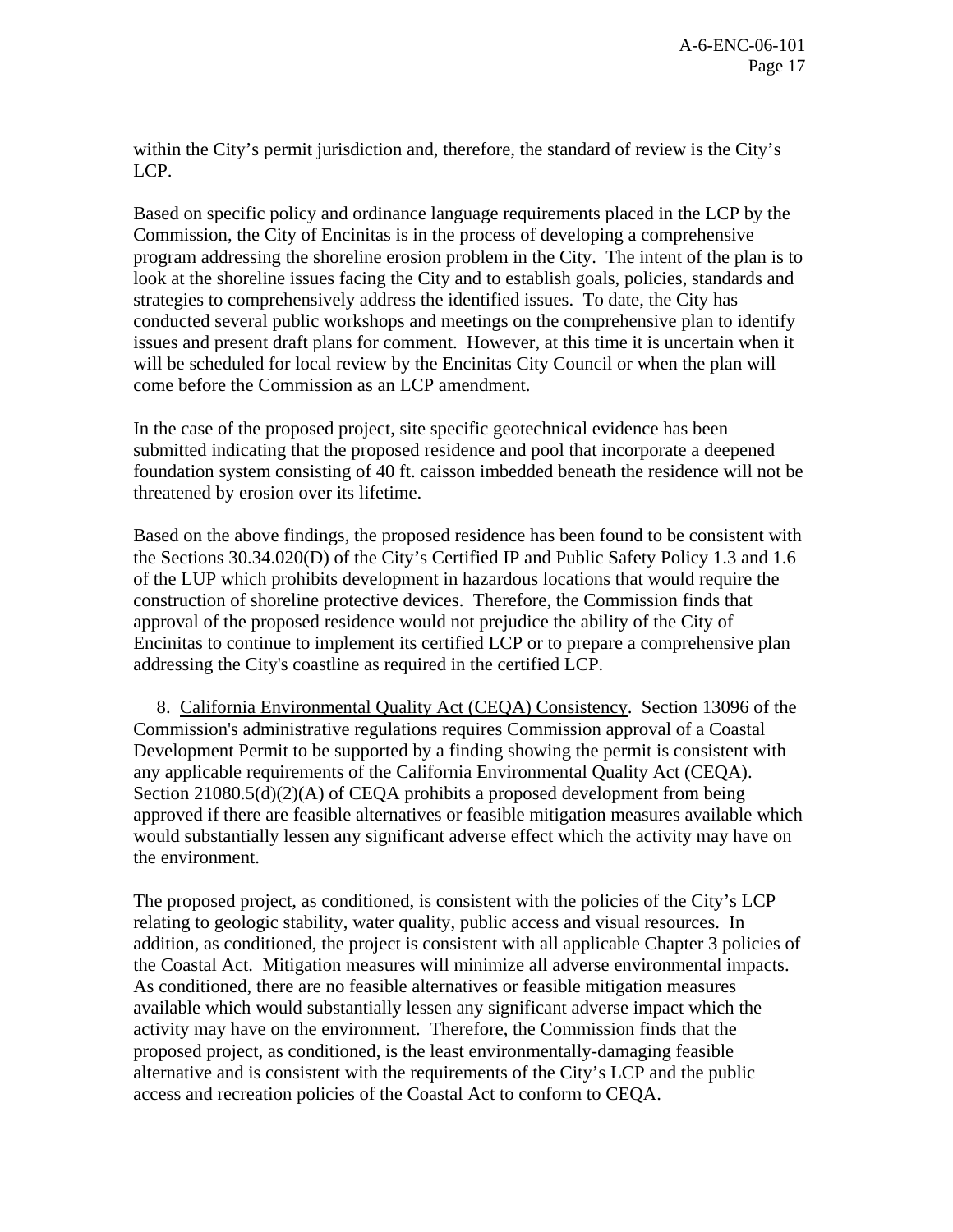## STANDARD CONDITIONS:

- 1. Notice of Receipt and Acknowledgment. The permit is not valid and development shall not commence until a copy of the permit, signed by the permittee or authorized agent, acknowledging receipt of the permit and acceptance of the terms and conditions, is returned to the Commission office.
- 2. Expiration. If development has not commenced, the permit will expire two years from the date on which the Commission voted on the application. Development shall be pursued in a diligent manner and completed in a reasonable period of time. Application for extension of the permit must be made prior to the expiration date.
- 3. Interpretation. Any questions of intent or interpretation of any condition will be resolved by the Executive Director or the Commission.
- 4. Assignment. The permit may be assigned to any qualified person, provided assignee files with the Commission an affidavit accepting all terms and conditions of the permit.
- 5. Terms and Conditions Run with the Land. These terms and conditions shall be perpetual, and it is the intention of the Commission and the permittee to bind all future owners and possessors of the subject property to the terms and conditions.

(\\Tigershark1\Groups\San Diego\Reports\Appeals\2006\A-6-ENC-06-101 Albani De Novo.doc)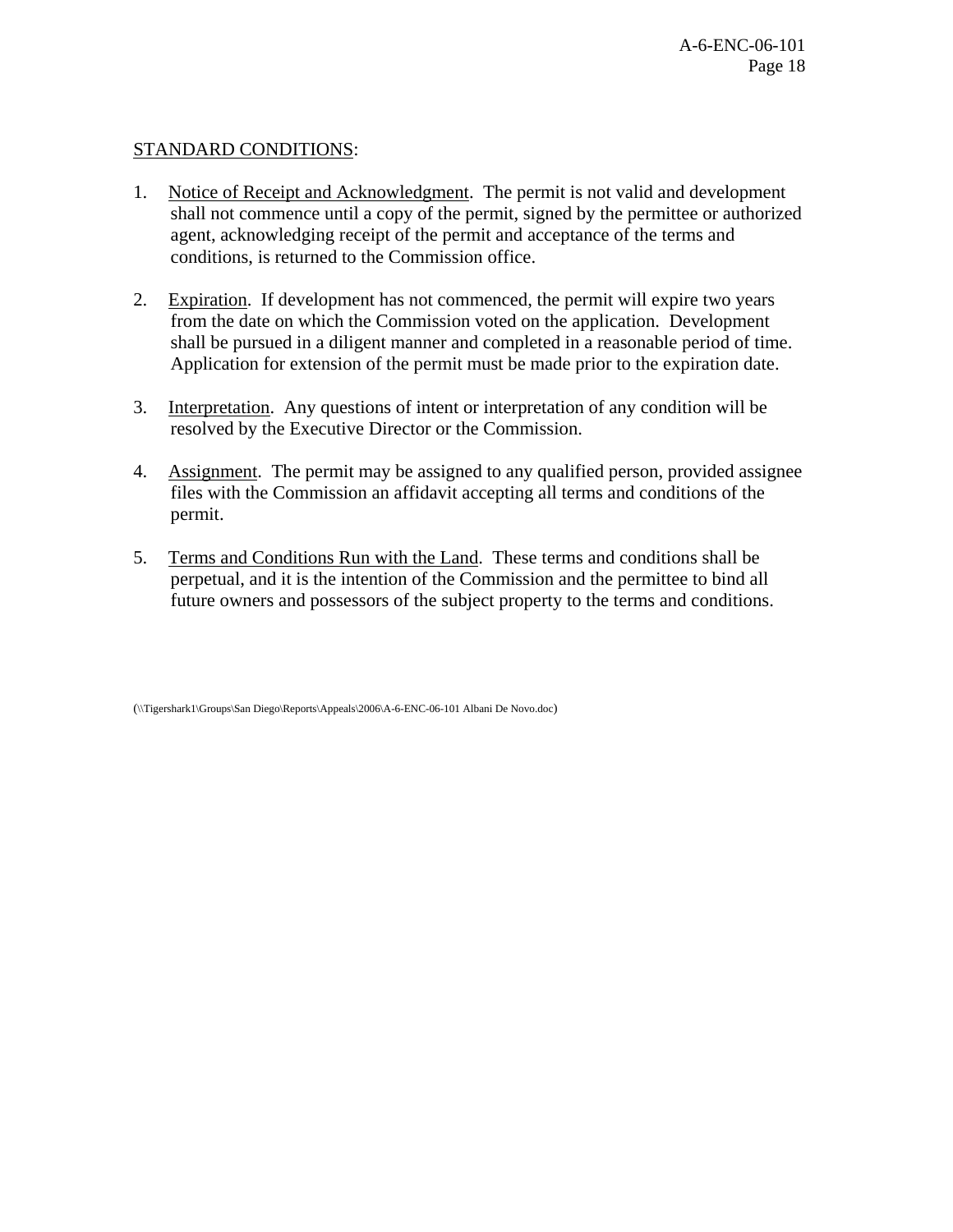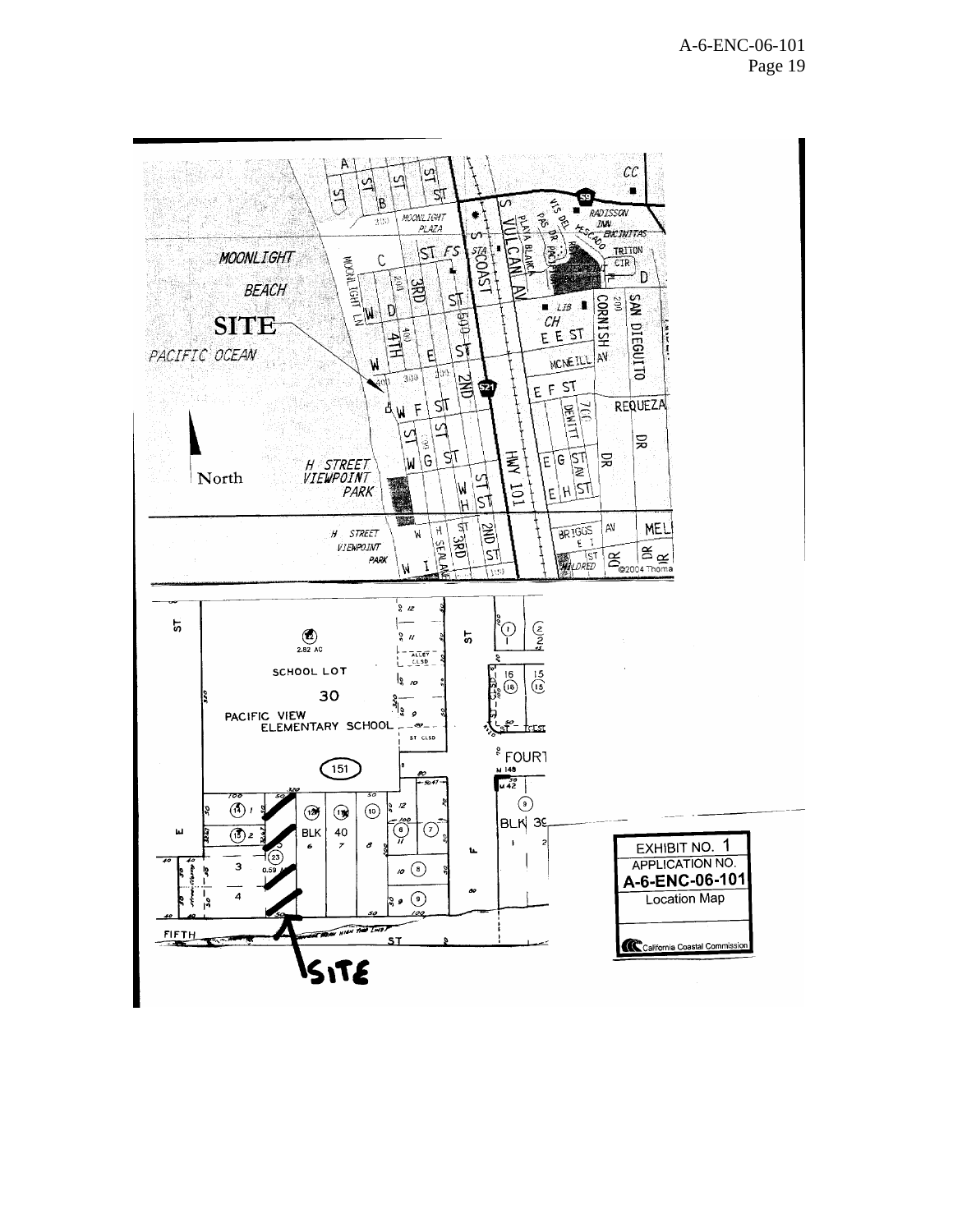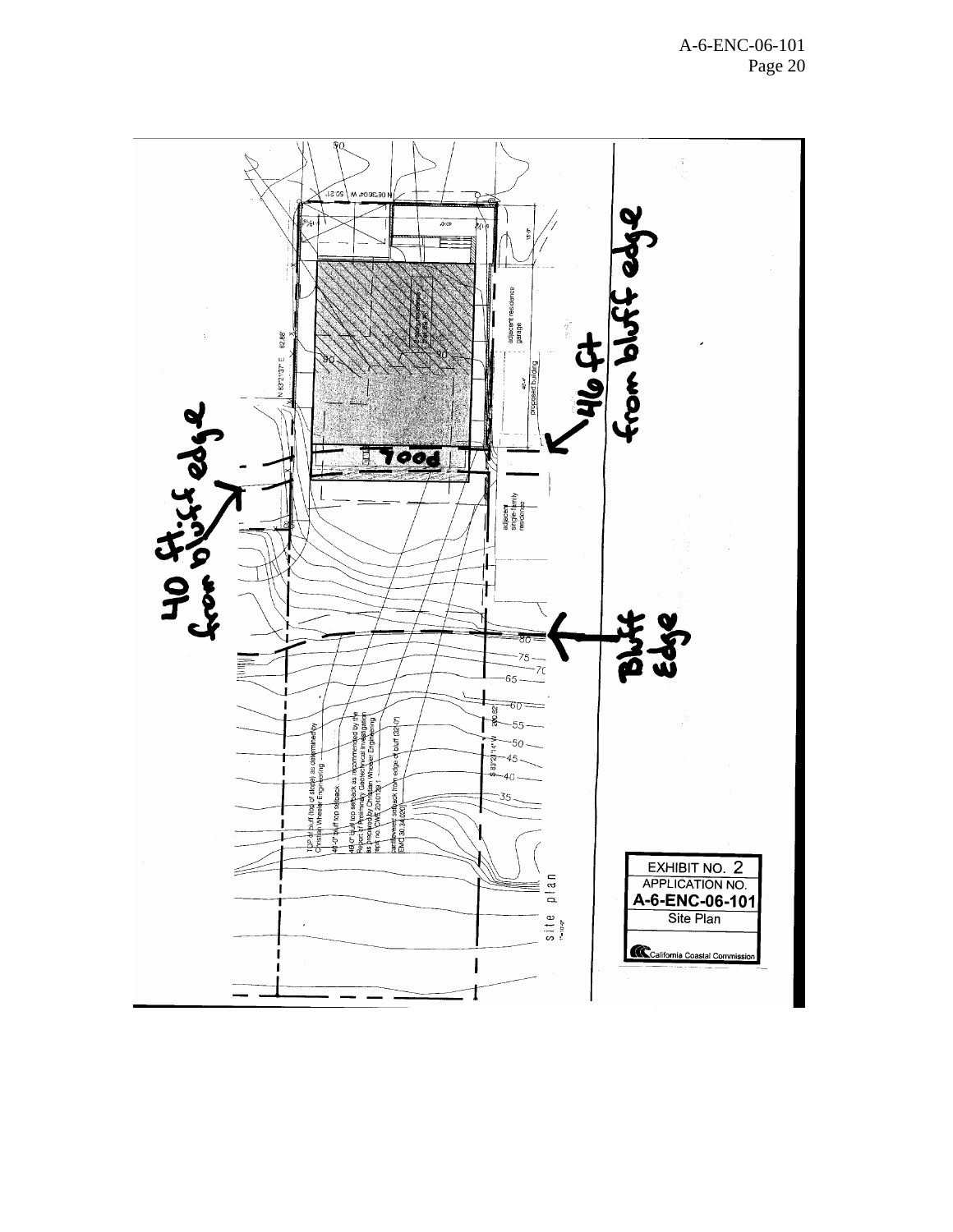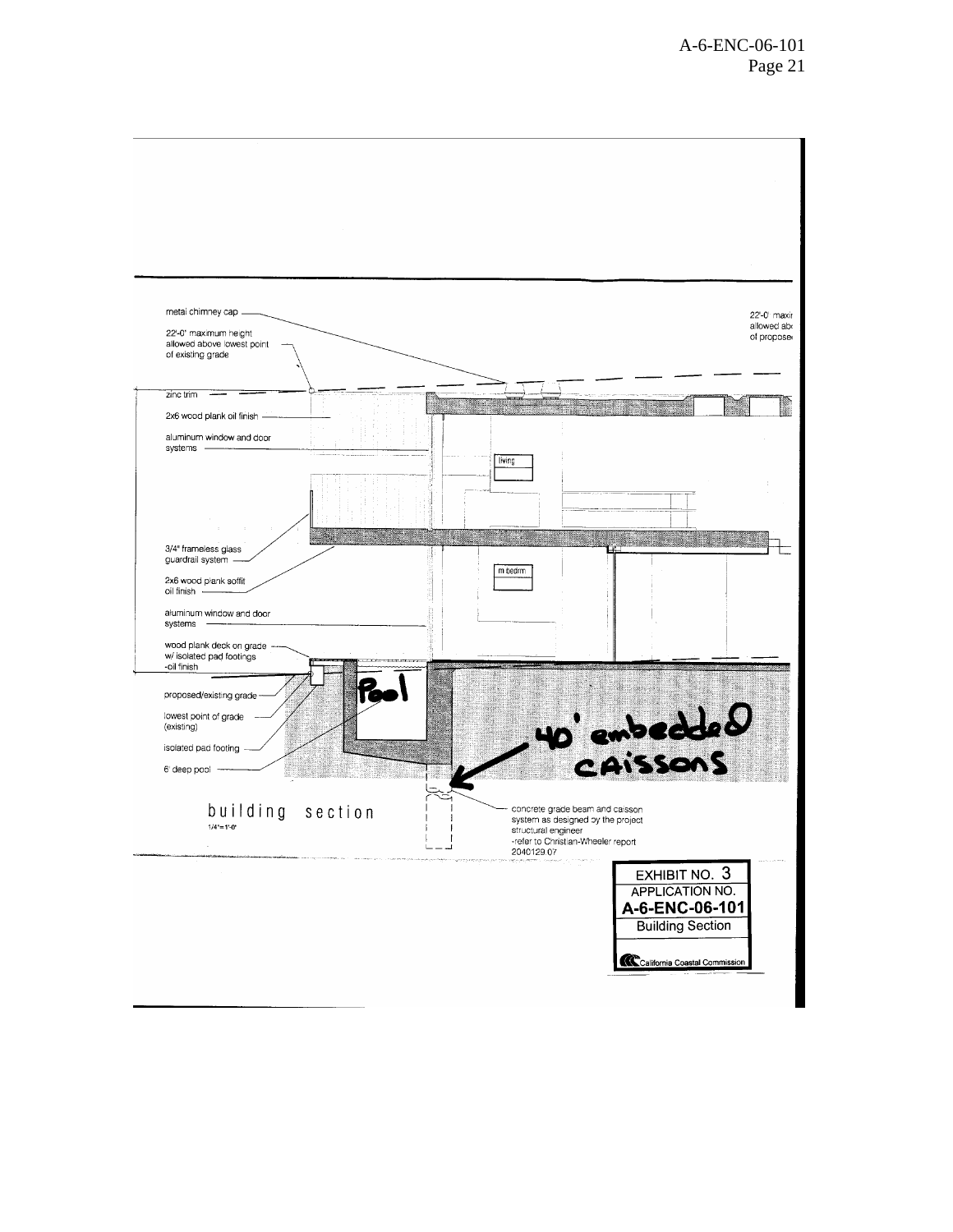